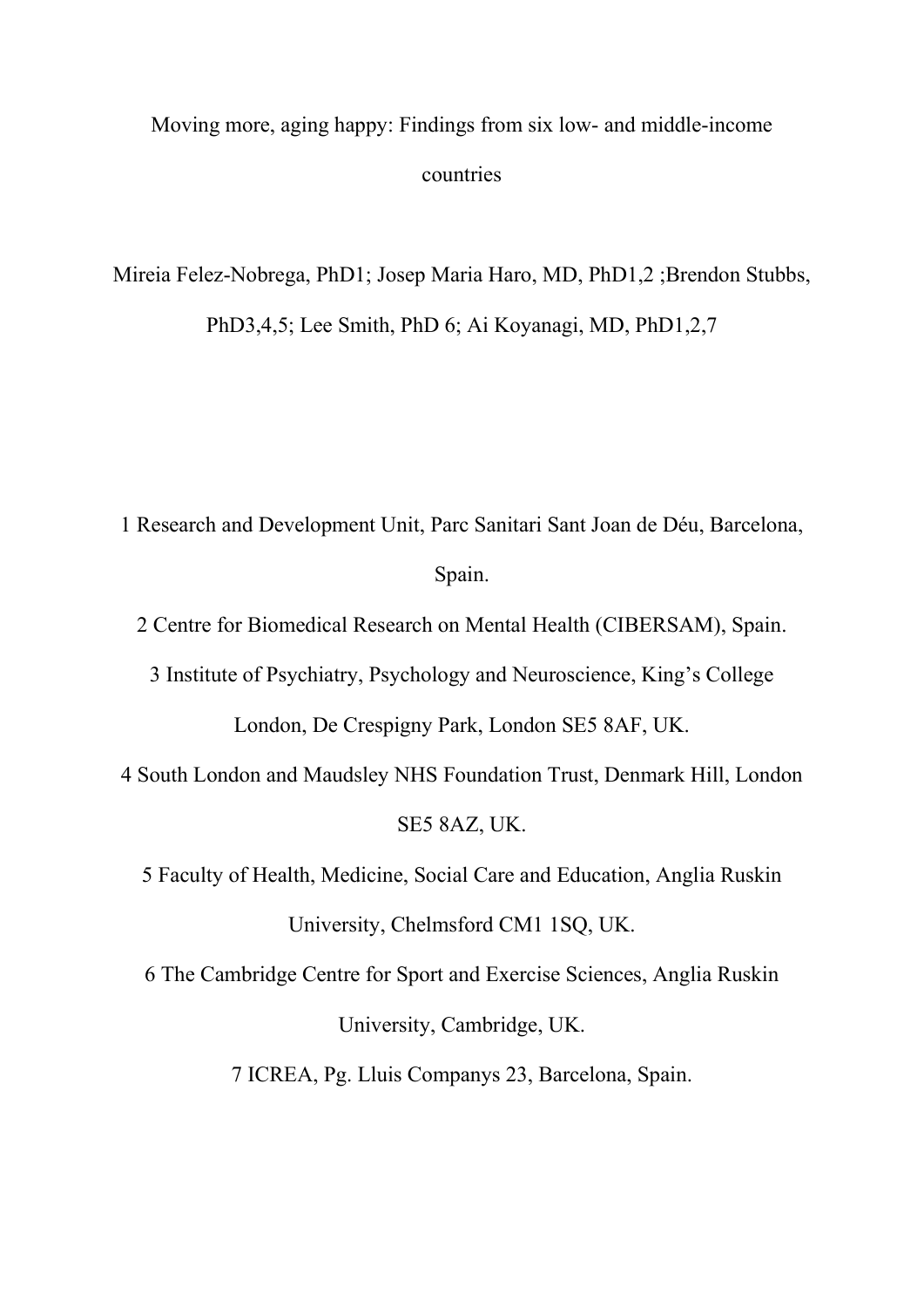### **ABSTRACT**

**Background:** Low levels of wellbeing (including happiness) in the older population is a major global concern given rapid population ageing especially in low- and middle-income countries (LMICs). Physical activity may increase levels of happiness but data on the older population are scarce, while there are no data from LMICs. **Objective:** We investigated the relationship between physical activity and happiness, and the influential factors in this association among older adults employing nationally representative datasets from six LMICs. **Methods:** Community-based cross-sectional data from the Global Ageing and Adult Health study were analyzed. Physical activity was assessed with the Global Physical Activity Questionnaire. Participants were grouped into those who do and do not meet physical activity recommendations. Happiness was assessed with a cross-culturally validated single-item question (range 0-4) with higher scores indicating higher levels of happiness. Multivariable ordinal logistic regression and mediation analyses were performed. **Results:** The sample included 14,585 adults aged  $\geq 65$  years (mean age= 72.6  $\pm$  SD 11.4 years; 55% female). After adjusting for multiple confounders, meeting physical activity guidelines was positively associated with more happiness (fully adjusted model, OR=1.27; 95%CI=1.04-1.54). The physical activity-happiness association was largely explained by difficulties in mobility, cognitive impairment, disability, and social cohesion, which explained  $\geq$ 20% of the association. **Conclusions:** Meeting recommended physical activity levels was positively linked with happiness in older adults from LMICs. Longitudinal and interventional studies among older people in LMICs are warranted to assess directionality and the potential for physical activity promotion to improve mental well-being in this population.

**Keywords:** physical activity, wellbeing, mental health, happiness, older adults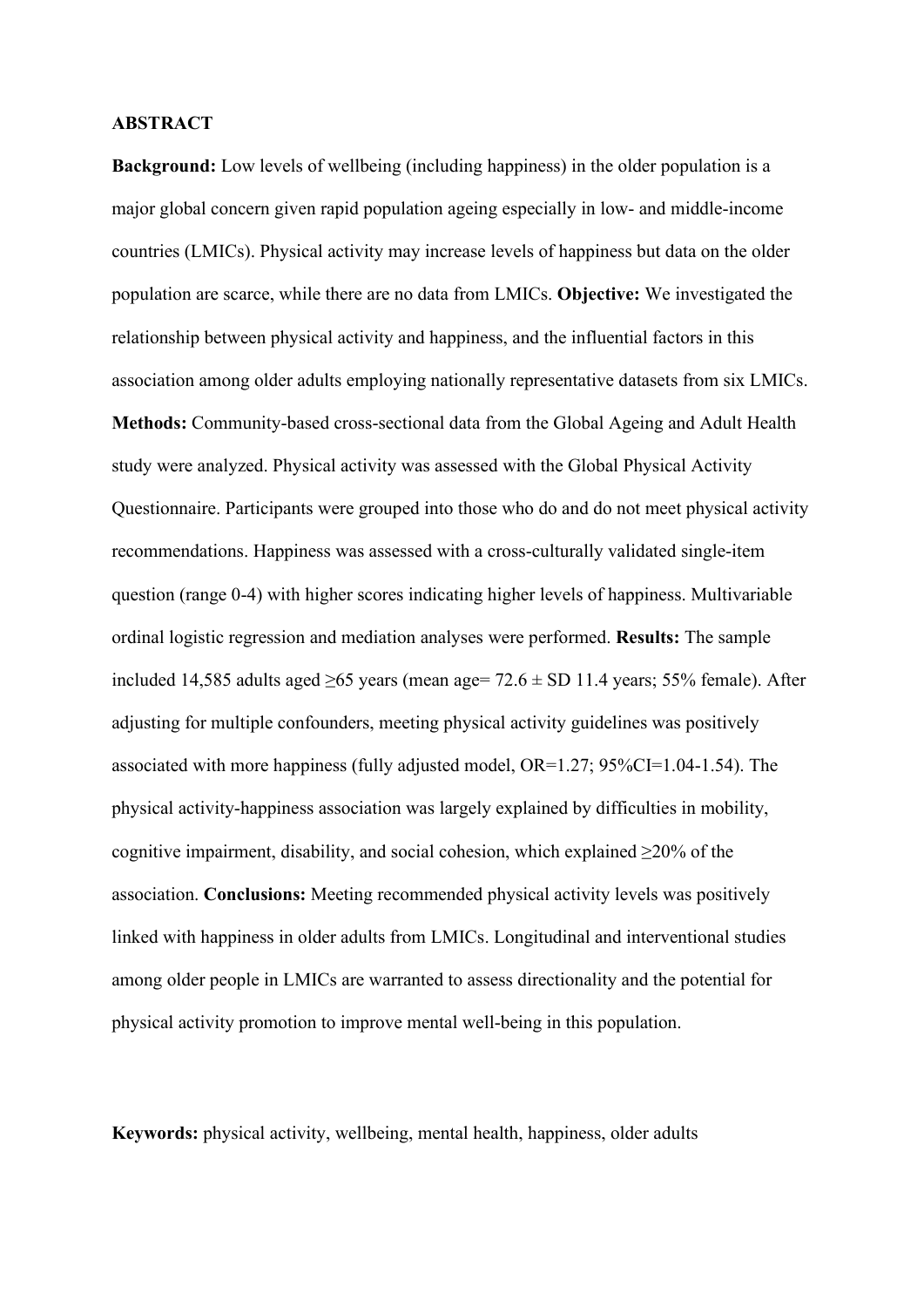# **KEYPOINTS**

- In a sample of 14,585 older adults ( $\geq 65$  years) from six low- and middle-income countries, meeting physical activity guidelines was positively associated with more happiness.
- Mobility limitations, cognitive complaints, disability and social cohesion explained the largest proportion of the association between physical activity and happiness.
- A moderate level of between-country heterogeneity was found.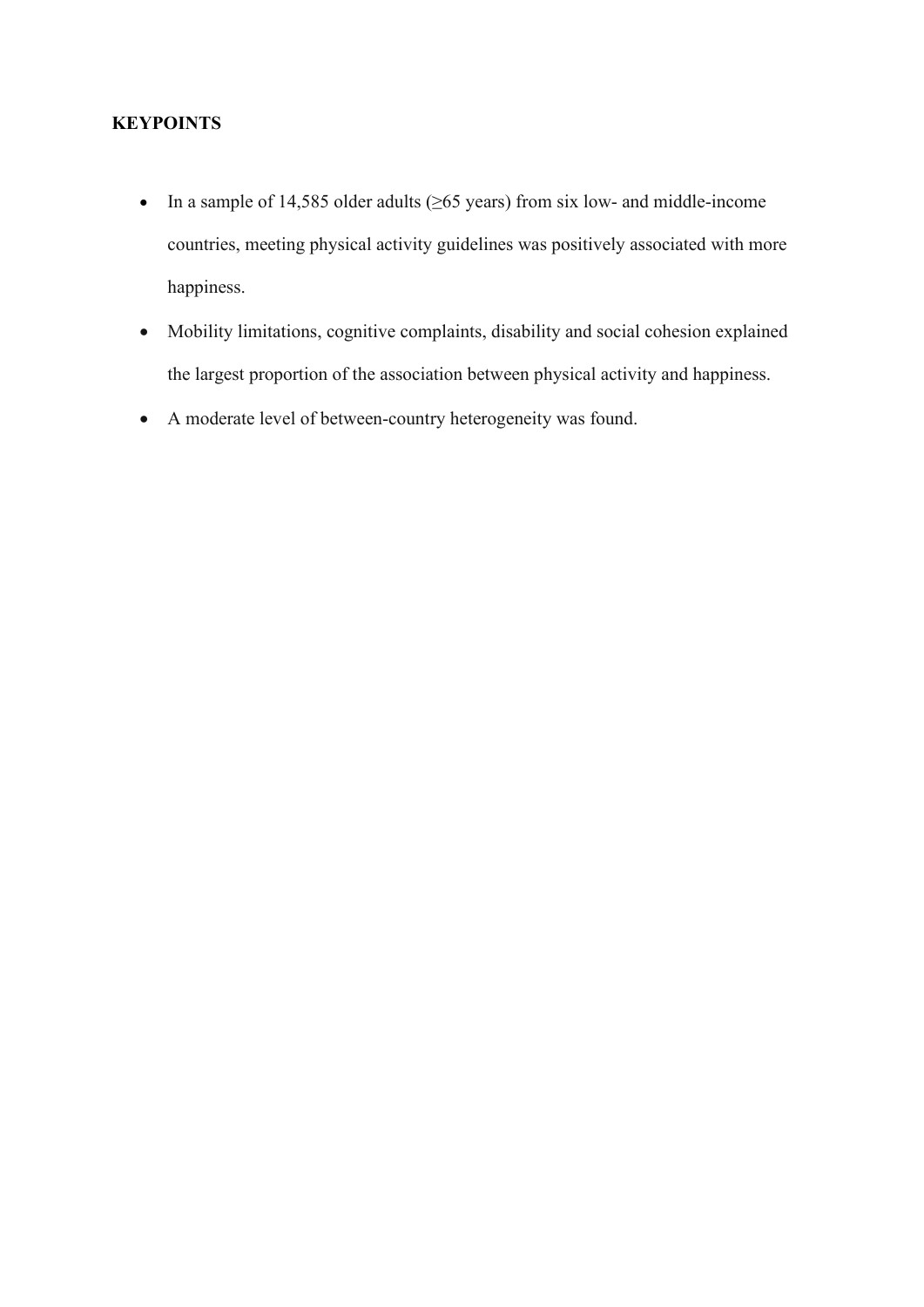### **INTRODUCTION**

Owing to remarkable increases in life expectancy, the world population is aging at an unprecedented rate [1] . Currently, people aged 60 years or older account for 13% of the global population (962 million people), and this population is projected to reach nearly 2.1 billion in 2050 [2], with the greatest increase occurring in low- and middle-income countries (LMICs). With people living longer and adverse life conditions/events increasing with advanced age (e.g., chronic conditions, functional limitations, disability), emotional and psychological well-being may be compromised during later life. Thus, finding sustainable, scalable and low-cost strategies to promote and preserve mental wellbeing among this age group is crucial to improve wellbeing at the population level.

It is well-established that regular physical activity (PA) is a significant contributor to healthy aging [3] and that it has a positive role in the prevention of mental illness (e.g., depression, anxiety, dementia) [4–6] . Furthermore, increasing evidence suggests that PA is associated with positive mental well-being [3,7], but there is a paucity of studies specific to the construct of happiness.

Happiness is considered a hedonic state, and one of the three core aspects of subjective well-being, together with life satisfaction and sense of purpose/meaning in life [8]. According to Keyes's dual continuum model [9], the presence of positive mental health does not merely imply the absence of mental illness (and vice versa) because both mental health and mental illness reflect interrelated but distinct phenomena.

A recent systematic review on the relationship between PA and happiness identified 15 observational and 8 interventional studies on this topic [10], and found that most studies reported a positive association between PA and happiness. However, all these previous studies were conducted in high-income countries, and data from LMICs are lacking, while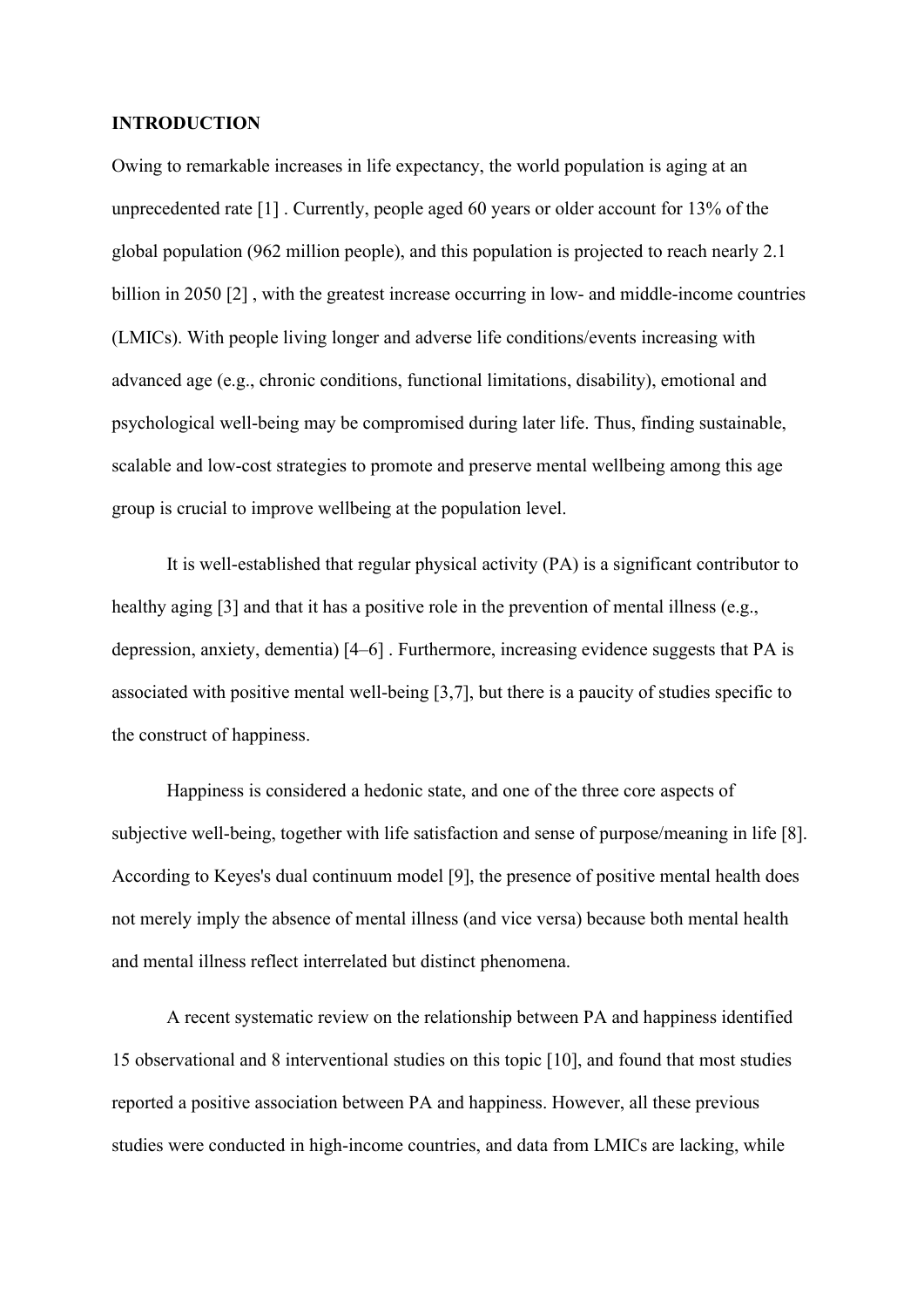there are only two small studies specifically on the older population [11,12]. This is an important research gap as the largest increase in the aging population is occurring in LMICs, and low cost-effective interventions such as promotion of PA is expected to have a large impact on overall health in this setting [13]. Furthermore, associations found in high-income countries may not be generalizable to LMICs due to differences in cultural, social, and environmental factors as well as subjective perceptions and modes of transport [14,15]. In addition, most previous studies were of small sample size and were conducted in a single country, while most studies did not use nationally representative samples. This severely limits generalizability beyond the setting in which the study was conducted. Finally, there is a paucity of research examining the factors that may influence the link between PA and happiness. The only two previous studies have identified social functioning and perceived health status as potential mediators [11,12]. However, these studies created a single composite variable for the construct "health status" that included several distinct variables, and thus, the individual influence of health variables, and other factors (e.g., social cohesion) that are likely to be important in the PA-happiness relationship [16] remains to be understood. This information may be crucial to improve the ability to design intervention strategies and influence behavior change.

Given the above-mentioned gaps in the literature and the fact that happiness is considered a fundamental human goal, the current study sought to investigate the association between complying with the recommended levels of PA by the WHO (i.e., 150 min/week of moderate-to-vigorous intensity PA) and happiness among older adults employing nationally representative datasets from six LMICs. Additionally, the extent to which various factors, which have not been explored before, may explain the association between PA and happiness was also examined.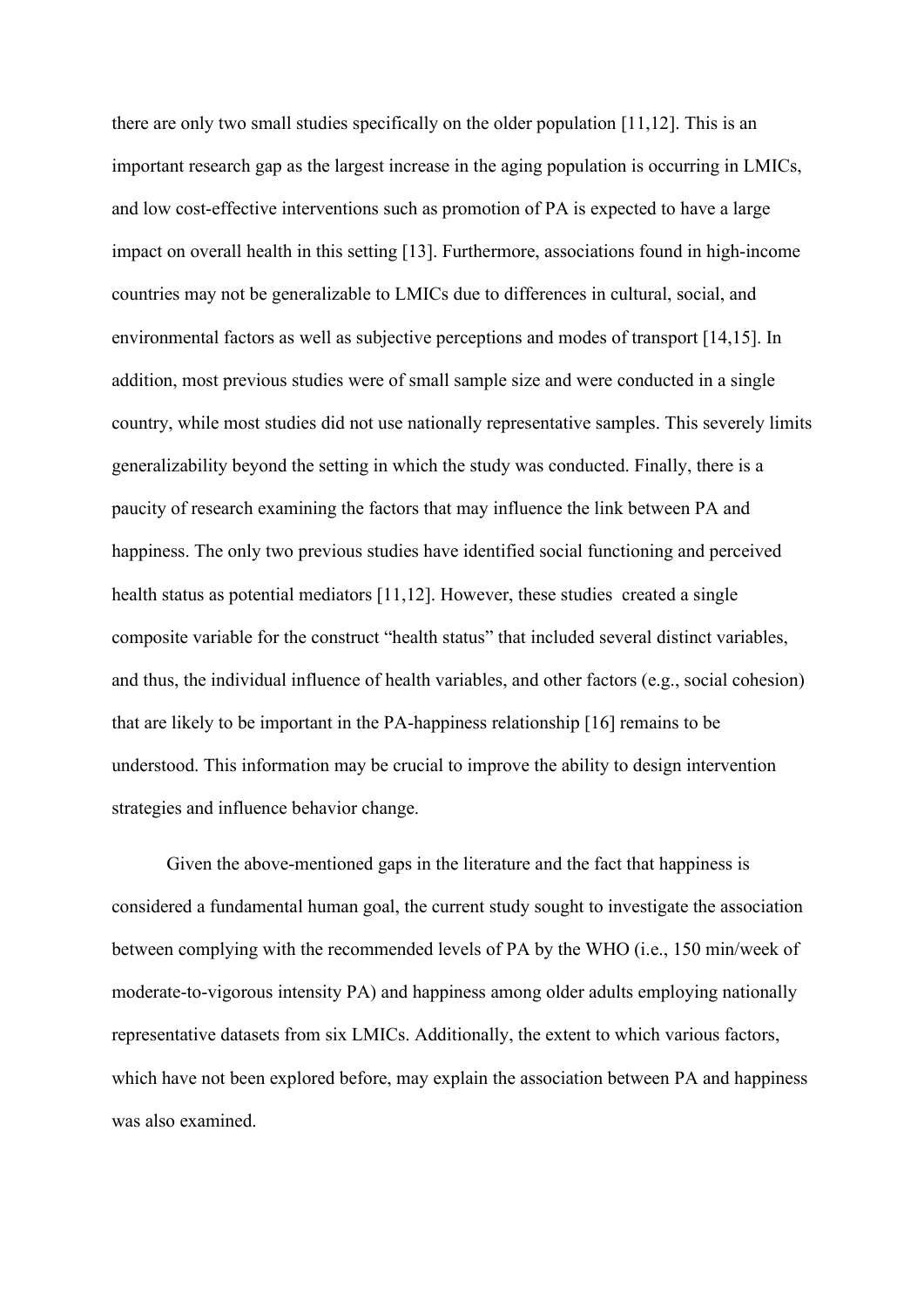#### **METHODS**

### *The survey*

Data from the Study on Global Ageing and Adult Health (SAGE) were analyzed (http://www.who.int/healthinfo/sage/en/). This survey was undertaken in China, Ghana, India, Mexico, Russia, and South Africa between 2007 and 2010. Based on the World Bank classification at the time of the survey, Ghana was the only low-income country, and China and India were lower middle-income countries although China became an upper middleincome country in 2010. The remaining countries were upper middle-income countries.

Details of the survey method have been published elsewhere [17] . Briefly, in order to obtain nationally representative samples, a multistage clustered sampling design method was used. The sample consisted of adults aged  $\geq$ 18 years with oversampling of those aged  $\geq$ 50 years. Trained interviewers conducted face-to-face interviews using a standard questionnaire. Standard translation procedures were undertaken to ensure comparability between countries. The survey response rates were: China 93%; Ghana 81%; India 68%; Mexico 53%; Russia 83%; and South Africa 75%. Sampling weights were constructed to adjust for the population structure as reported by the United Nations Statistical Division. Ethical approval was obtained from the WHO Ethical Review Committee and local ethics research review boards. Written informed consent was obtained from all participants.

# *Physical activity (exposure)*

PA levels were assessed with the Global Physical Activity Questionnaire [18]. The total amount of moderate-to-vigorous PA in a typical week was calculated based on self-report. Those scoring  $\geq$ 150 minutes of moderate-to-vigorous intensity PA were classified as meeting the recommended guidelines (code=1), and those scoring <150 minutes were classified as not meeting the recommended guidelines (code=0) [19].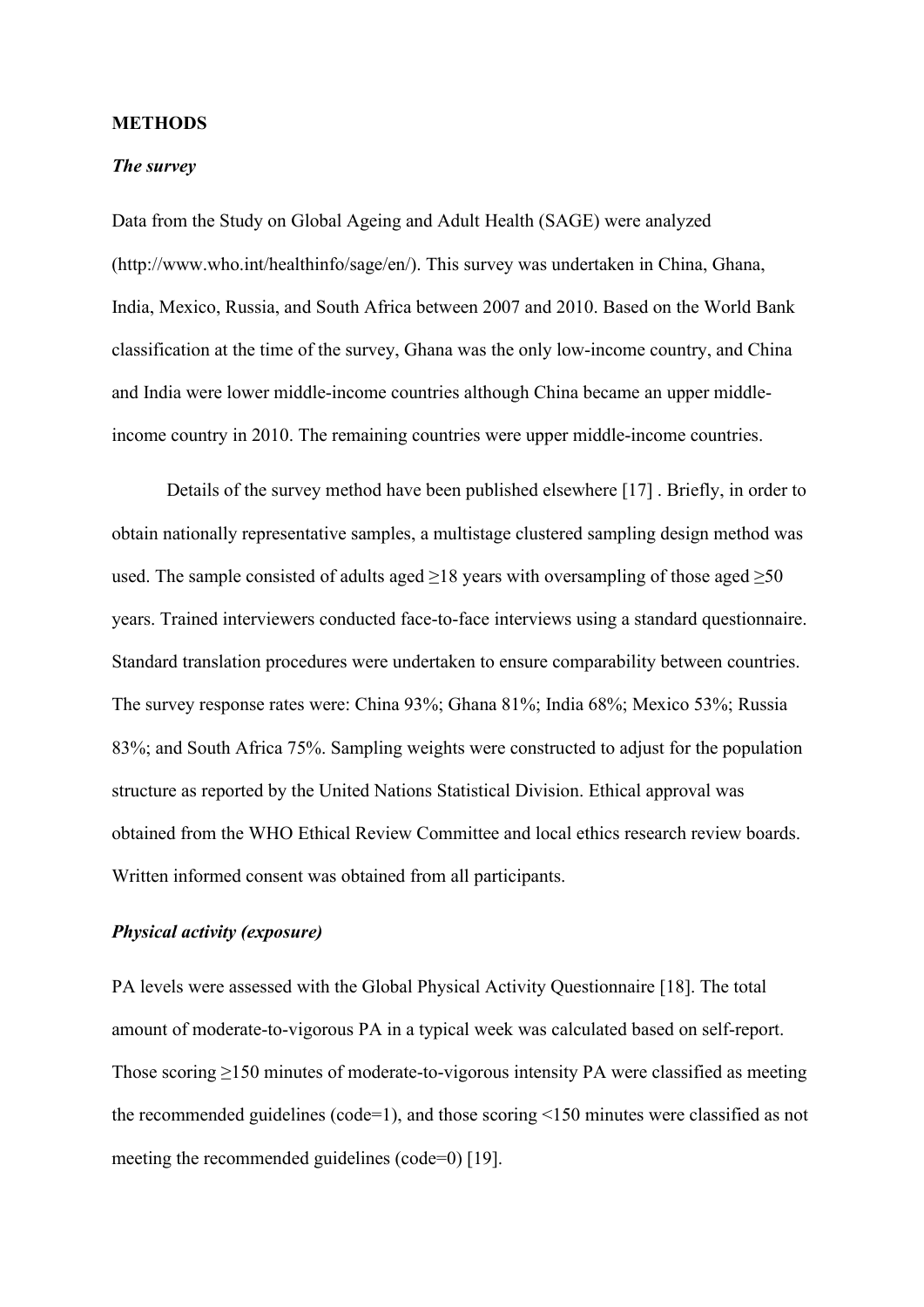# *Happiness*

Happiness levels were assessed with a widely used and a cross-culturally validated singleitem question [20]. Specifically, happiness was assessed with the question "Taking all things together, how would you say you are these days? Are you...?" with answer options very unhappy, unhappy, neither happy or unhappy, happy, and very happy (coded 0 to 4, respectively).

### *Mediators*

The mediators in the current study were selected based on their previously reported association with PA and happiness [10], and included current smoking (Y/N), alcohol use in the past 30 days (Y/N), social cohesion, depression, anxiety, obesity, disability, mobility, pain/discomfort, sleep/energy, and cognition. As in a previous SAGE publication [21], a social cohesion index was created based on 9 questions on the participant's involvement in community activities in the past 12 months (e.g., attended religious services, club, society, union, etc) with answer options 'never (coded=1)', 'once or twice per year (coded=2)', 'once or twice per month (coded=3)', 'once or twice per week (coded=4)', and 'daily (coded=5)'. The answers to these questions were summed and later converted to a scale ranging from 0- 100 with higher scores corresponding to higher levels of social cohesion (Cronbach's  $\alpha$ =0.78). Questions based on the World Mental Health Survey version of the Composite International Diagnostic Interview [22] were used for the endorsement of past 12-month DSM-IV depression. In accordance with previous publications using a dataset with the identical question, those who claimed to have severe/extreme problems with worry or anxiety in the past 30 days were considered to have anxiety [23]. Obesity was defined as body mass index (BMI)  $\geq$ 30kg/m<sup>2</sup> based on measured weight and height [24]. Disability was assessed with six questions on the level of difficulty in conducting standard basic activities of daily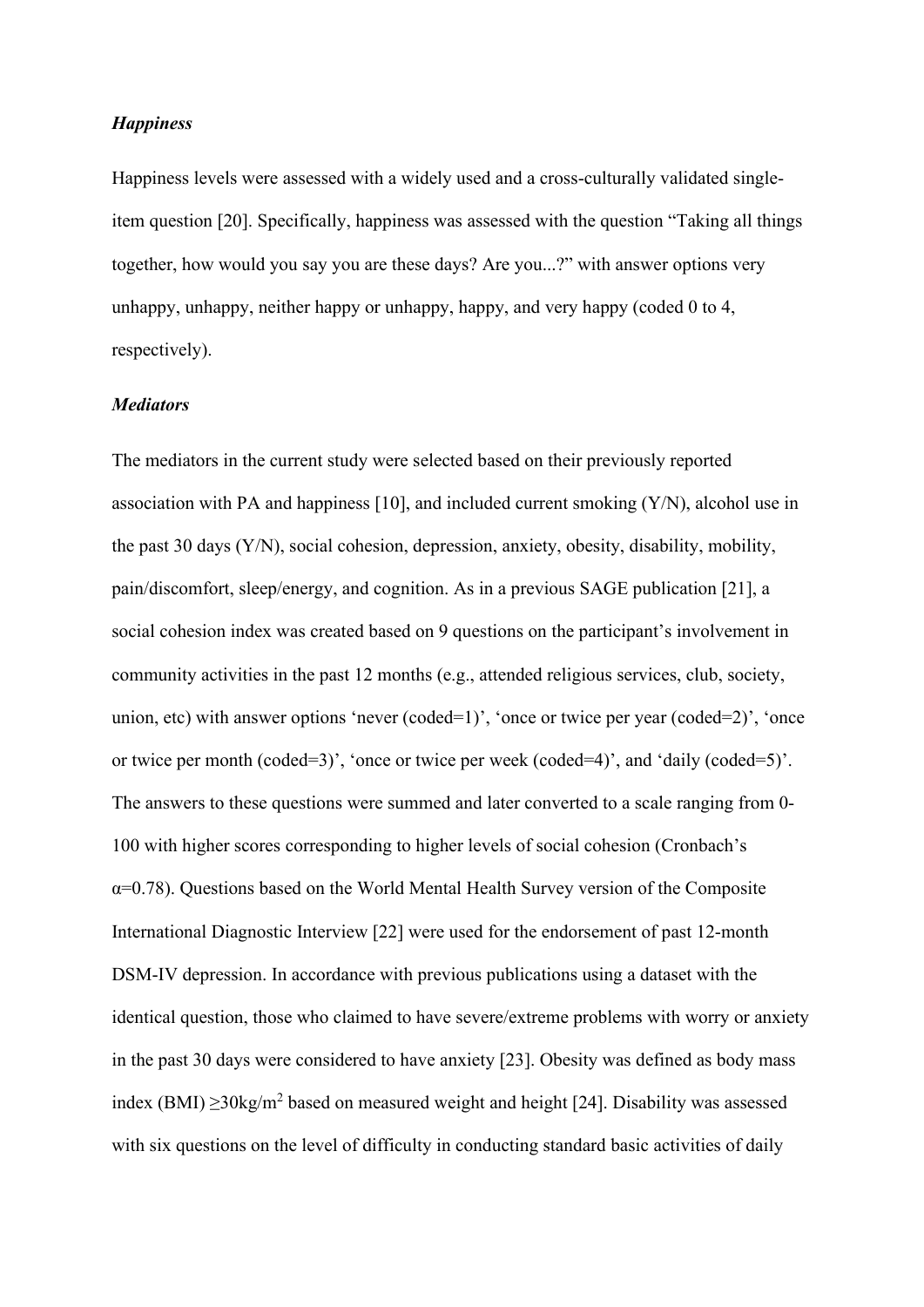living (ADL) in the past 30 days (washing whole body, getting dressed, moving around inside home, eating, getting up from lying down, and using the toilet) [25]. Those who answered severe or extreme/cannot do to any of the six questions were considered to have disability [26]. Mobility, pain/discomfort, sleep/energy, and cognition were evaluated with two healthrelated questions each. The actual questions can be found in supplementary **Table S1**. Each item was scored on a five-point scale ranging from 'none' to 'extreme/cannot do'. For each separate domain, we used factor analysis with polychoric correlations to obtain a factor score which was later converted to scores ranging from 0-10 with higher values representing worse health function [27].

### *Control variables*

The control variables included the following sociodemographic variables: age, sex, years of education received, wealth quintiles based on country-specific income, marital status (married/cohabiting, never married, separated/divorced/widowed), unemployment (engaged in paid work ≥2 days in last 7 days: Y/N), and setting (rural, urban). These variables were not considered as potential mediators as sociodemographic variables are often considered to be non-modifiable.

### *Statistical analysis*

The analysis was restricted to those aged  $\geq 65$  years. The difference in sample characteristics by levels of PA and by country was tested by Chi-squared tests for categorical variables and Student's t-tests or one-way ANOVA for continuous variables. Multivariable ordinal logistic regression analysis was conducted to assess the association between meeting the PA recommendation (exposure) and happiness (outcome). In order to assess the influence of various factors in the association between PA and happiness, we constructed three models: Model 1 - adjusted for age, sex, and country; Model 2 - adjusted for factors in Model 1 and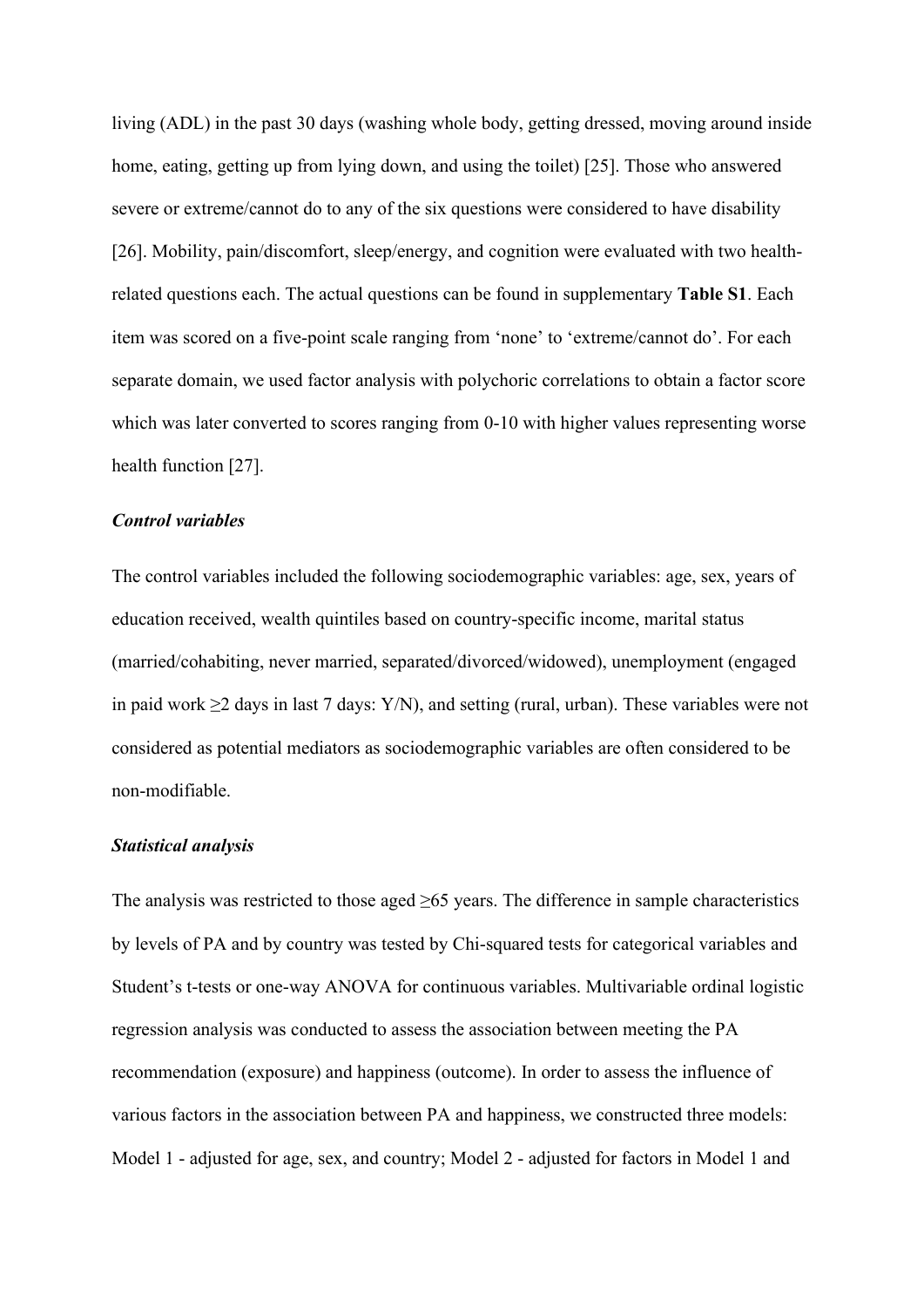education, wealth, marital status, employment status, and setting; Model 3 - adjusted for factors in Model 2 and smoking, alcohol consumption, social cohesion, depression, anxiety, obesity, disability, mobility, pain/discomfort, sleep/energy, and cognition (fully adjusted model). We also assessed whether the association between meeting PA guidelines and happiness differs by sex and obesity by including an interaction term (i.e., sex X PA, obesity X PA) in the fully adjusted model [10].

Next, in order to gain an understanding on the extent to which various factors (i.e., smoking, alcohol consumption, social cohesion, depression, anxiety, obesity, disability, mobility, pain/discomfort, sleep/energy, and cognition) may explain the relation between PA and happiness, we conducted mediation analysis. We used the khb (Karlson Holm Breen) command in Stata for this purpose [28]. This method can be applied in logistic regression models and decomposes the total effect (i.e., unadjusted for the mediator) of a variable into direct (i.e., the effect of PA on happiness adjusted for the mediator) and indirect effects (i.e., the mediational effect). Using this method, the percentage of the main association explained by the mediator can also be calculated (mediated percentage). Each potential mediator was included in the model individually. The mediation analysis controlled for age, sex, education, wealth, marital status, employment status, setting, and country.

Furthermore, we also conducted analysis by country with full adjustment to assess whether the findings are consistent across countries. In order to assess the between-country heterogeneity that may exist in the association between PA and happiness, we calculated the Higgins's  $I^2$  based on estimates from each country. The Higgins's  $I^2$  represents the degree of heterogeneity that is not explained by sampling error with a value of <40% often considered as negligible and 40-60% as moderate heterogeneity [29]. A pooled estimate was obtained by random-effect meta-analysis.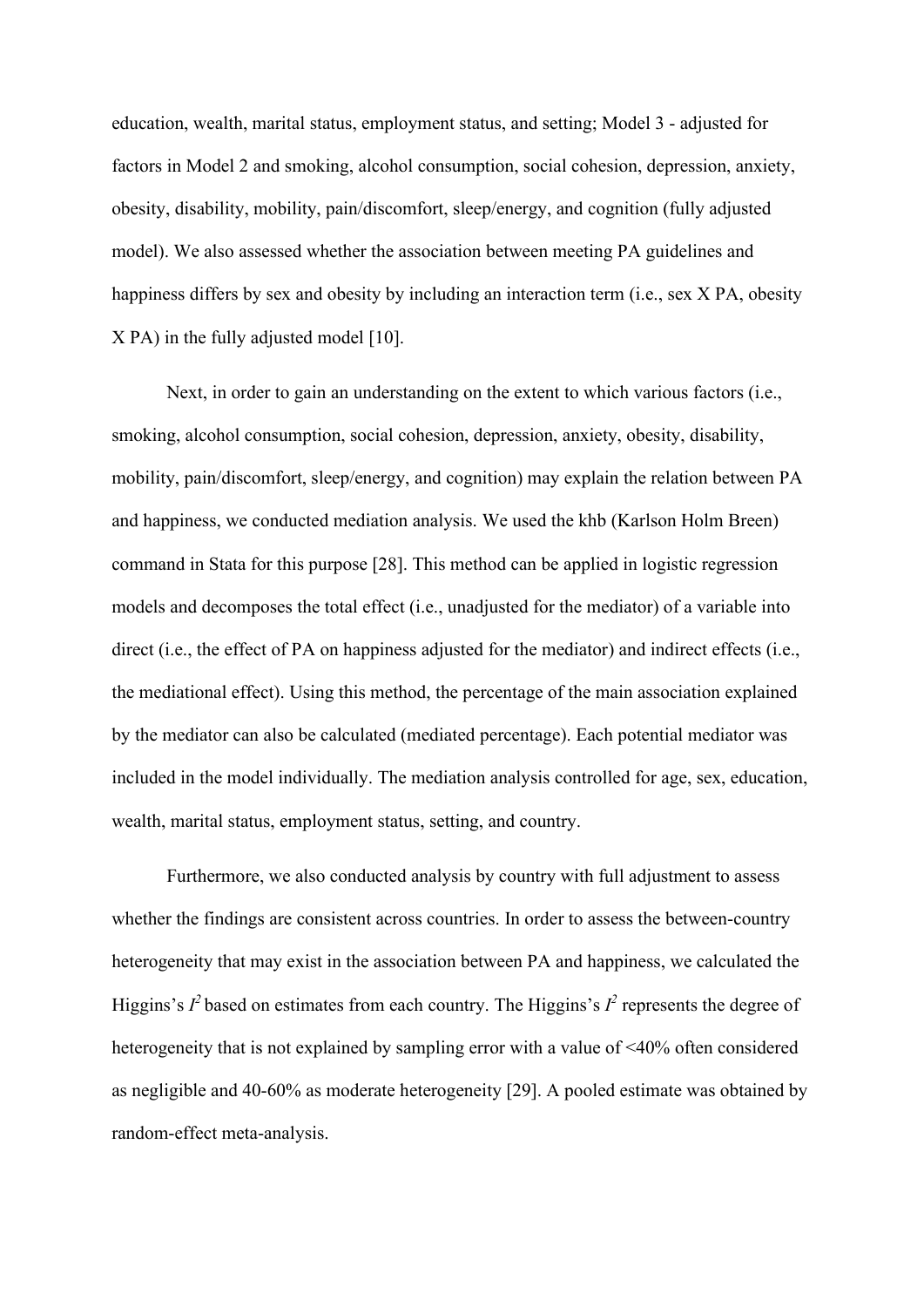Adjustment for country was done by including dummy variables for each country in the model as in previous SAGE publications [30]. The sample weighting and the complex study design were taken into account in all analyses. Results from the regression analyses are presented as odds ratios (ORs) with 95% confidence intervals (CIs). The level of statistical significance was set at P<0.05.

### **RESULTS**

A total of 14,585 participants aged  $\geq 65$  years were included in the analysis (China n= 5360; Ghana n= 1975; India n= 2441; Mexico n= 1375; Russia n= 1950; South Africa n= 1484). The mean age was 72.6 (SD, 11.4) and 55% were females. The overall prevalence of meeting PA guidelines was 65.5%. Of all participants, 4.1% reported being very happy, 48.5% happy, 36.6% neither happy or unhappy, 9.4% unhappy, and 1.3% very unhappy. For those participants not meeting PA guidelines, the prevalence of levels of happiness were as follows:  $2.1\%$  (very happy),  $13.3\%$  (happy),  $37.9\%$  (neither happy or unhappy),  $43.7\%$  (unhappy), and 3.0% (very unhappy). More information on the sample characteristics are provided in **Table 1** and supplementary **Table S2**. As illustrated in **Figure 1**, there was a linear increase in the prevalence of meeting PA guidelines with increasing levels of happiness in the overall and country-specific samples. Models adjusted for socio-demographic factors showed that meeting PA guidelines was significantly associated with greater levels of happiness (OR=1.50-1.53) (**Table 2**, Model 1 and 2). Full adjustment for a broad range of behavioral and health-related factors attenuated the OR but this remained significant ( $OR=1.27$ ; 95%CI=1.04-1.54) (**Table 2**, Model 3). Interaction analysis showed that sex and obesity were not significant effect modifiers.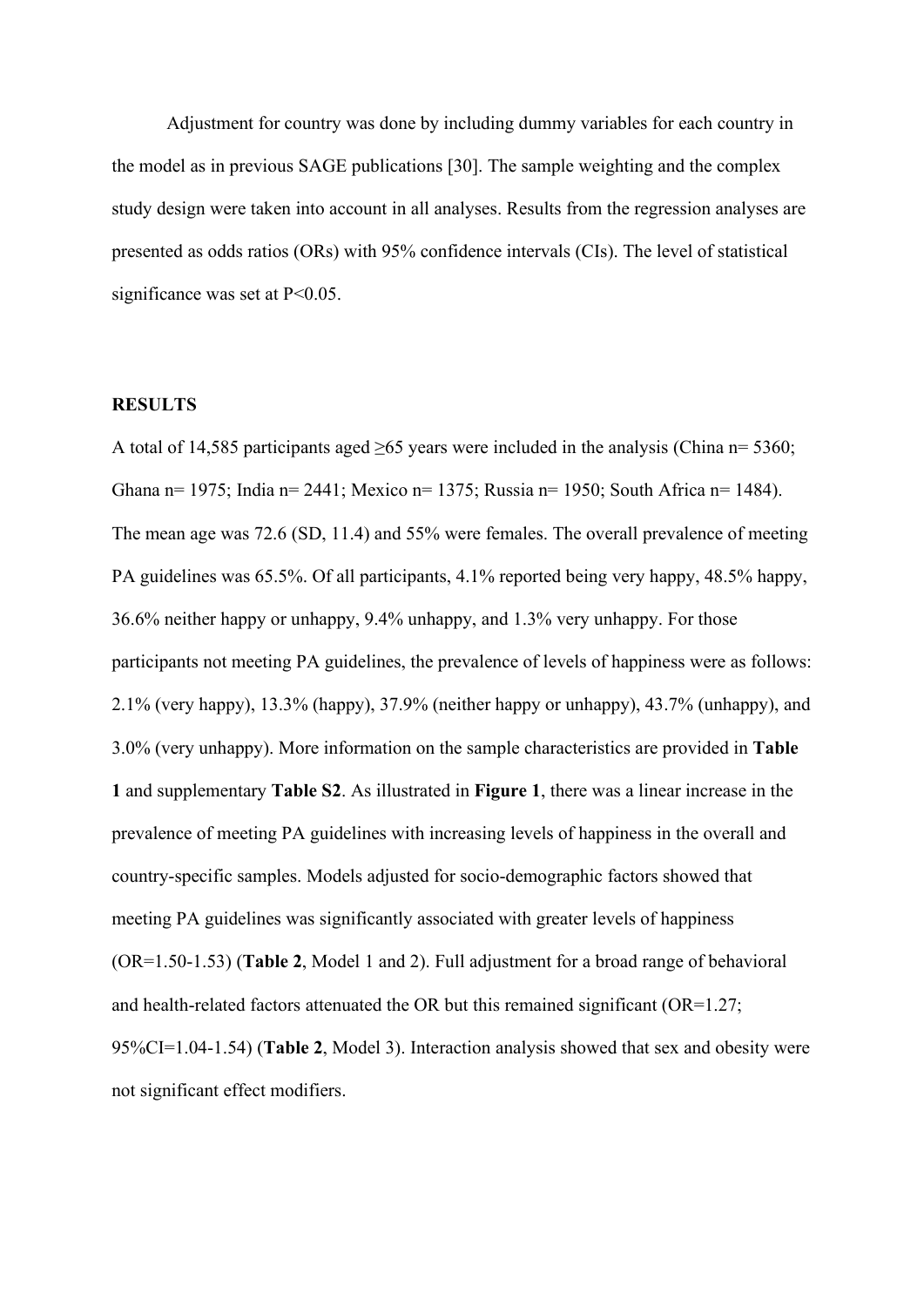The results of the mediation analysis (**Table 3**) showed that the largest proportion of the association between meeting PA guidelines and happiness was explained by mobility limitations (38.8%), cognition (24.9%), disability (24%), social cohesion (20%), pain and discomfort (18.9%), problems with sleep and energy (18.1%), and to a lesser extent by anxiety (8.6%). Smoking, alcohol consumption, depression, and obesity did not significantly influence the PA-happiness association.

The associations between meeting PA guidelines and happiness by country estimated by multivariable ordinal logistic regression (**Figure 2**) indicated that overall, there was a moderate level of between-country heterogeneity  $(I^2=44.7\%)$  with the overall estimate based on a meta-analysis being OR=1.36 (95%CI=1.12-1.65). The association was particularly strong in Ghana (OR=1.99; 95%CI=1.12-1.65).

#### **DISCUSSION**

#### *Main findings*

To the best of our knowledge, this is the first multinational study conducted exclusively among older people that employed a large representative dataset to examine associations between PA and happiness. The results revealed that after adjusting for multiple factors, meeting PA guidelines is positively associated with happiness. In addition, our results allow the extension of previous observational research in older adults derived exclusively from high-income countries by confirming that the association between PA and happiness is also generalizable to LMICs [11,12]. There were some geographical variations in this association, since a moderate level of between-country heterogeneity was found. Mobility explained the largest proportion of the PA-happiness association (38.8%), followed by cognition (24.9%),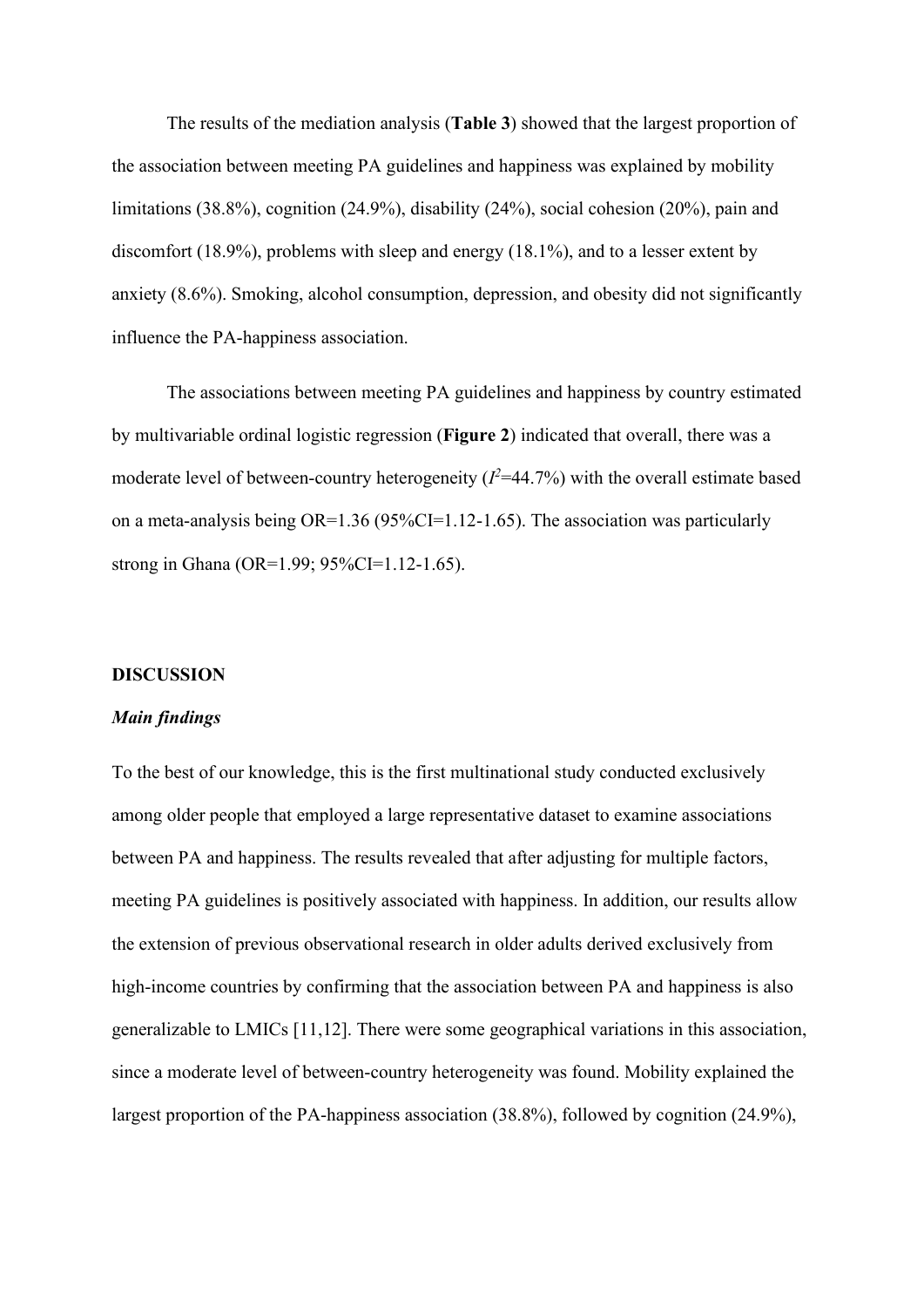disability (24.0%), social cohesion (20.0%), pain/discomfort (18.9%), sleep/energy (18.1%), and anxiety (8.6%).

# *Interpretation of the findings*

Current findings are in line with most of the previous cross-sectional studies in younger populations [10], while they also support findings from another study in Spanish older adults (aged  $\geq$ 50 years) which found that after adjusting for several covariates, self-reported PA during leisure-time was positively associated with happiness  $(n=765)$  [12]. Yet, our results partially contrasted with the findings from another small cross-sectional study in older adults from France (n=323; aged  $\geq 60$  years), which found that the positive significant association between total self-reported PA and happiness was no longer significant after adjustment for social functioning [11].

Previous studies in older adults found that health status may be a potential mediator in the PA-happiness relationship. However, these studies did not differentiate between individual health problems [11,12], and thus, the current study is the first to provide insight into specific health-related factors that may explain this relationship. The present study found that mobility explained the largest proportion of the association, while disability was also one of the most important influential factors. Regular engagement in PA protects against sarcopenia, improves physical performance and reduces risk of falls [31,32], factors that ultimately improve older adult functional capacity keeping them mobile and independent [33,34], while mobility difficulties/disability per se are also important barriers to PA among older adults [35]. Declines in functional capacity are associated to higher risk of unhappiness [36], possibly due to low resilience [37] and restrictions of personal freedom of choice linked to disruptions in daily functioning [38].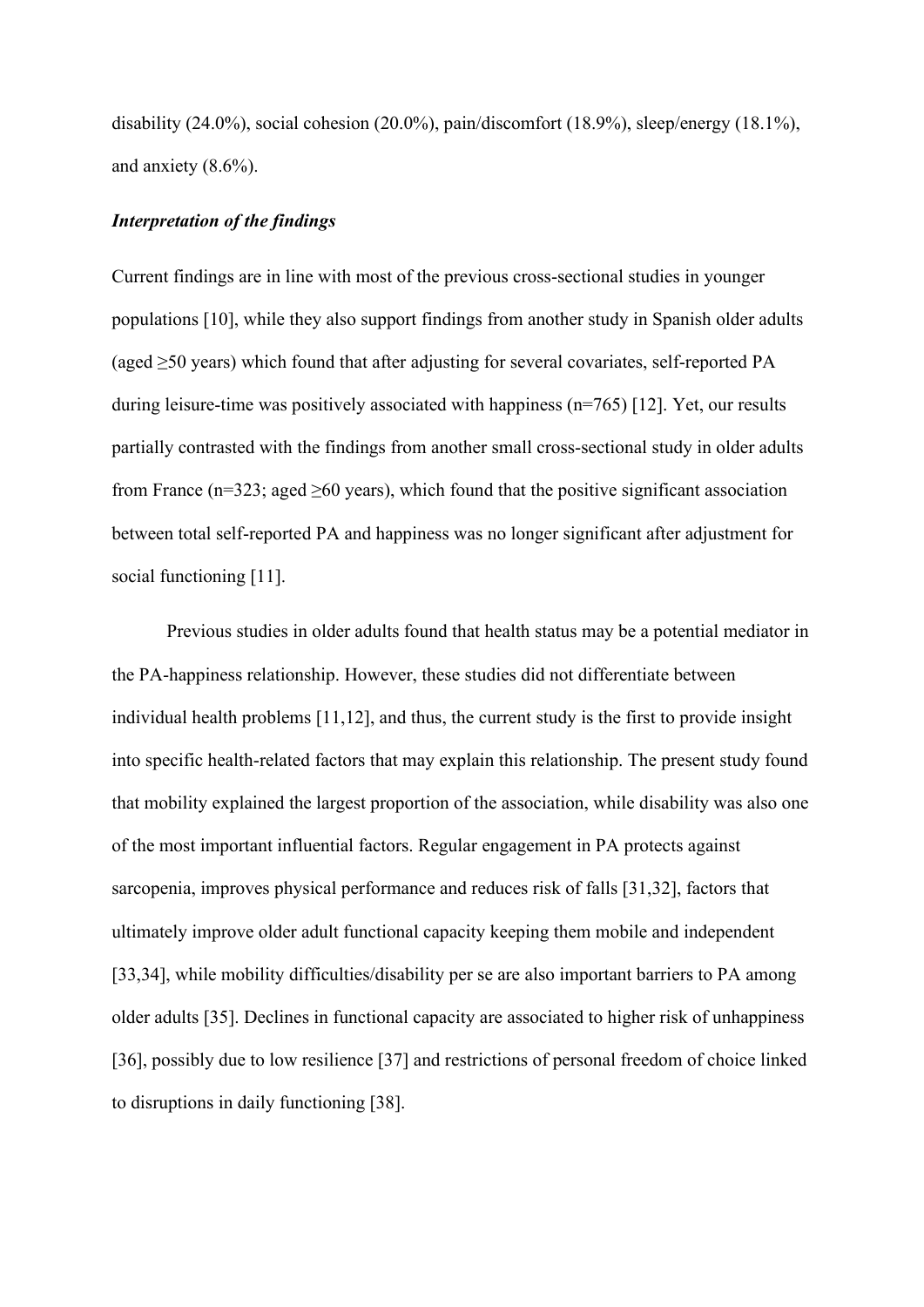This study also found that pain/discomfort and sleep/energy explained nearly 20% of the association between PA and happiness. Chronic pain has been reported to be associated with low PA bi-directionally. Specifically, regular PA may improve pain severity, while older adults with chronic pain may be less active, due to fear-avoidance beliefs/behaviors (i.e., fear of falling, exacerbation of pain, and post-exertional discomfort), and low self-efficacy, factors that overall also decrease motivation for PA [39,40]. Furthermore, mounting evidence indicates that regular PA positively influences sleep outcomes [41], while sleep problems can lead to lower PA levels via fatigue. A strong link between sleep indicators (e.g., sleep problems, sleep quality, sleep duration) and benefits on various aspects of well-being has been reported [42,43], while chronic pain is often associated with increases in disability and sleep disturbances, factors that can lead to lower levels of happiness.

In the present study, cognitive function was also identified as an important influential factor. Being active decreases the risk for future cognitive decline [44] possibly through several pathways including muscle-induced peripheral factors [45]. These may increase the release of growth factors and, together with increases in angiogenesis and regulations in inflammatory pathways, positive changes in brain function and brain structure may occur [46]. In turn, cognitive complaints have been associated with lower levels of happiness [47], and this may be due to concerns about incipient dementia [48].

Next, social cohesion, which is fundamental to happiness and well-being [38], accounted for 20% of the association between PA and happiness. PA contributes to reduction in levels of loneliness [49], perhaps through increases in perceived support [50], while previous studies suggest that loneliness per se may also reduce the probability of being physically active [49].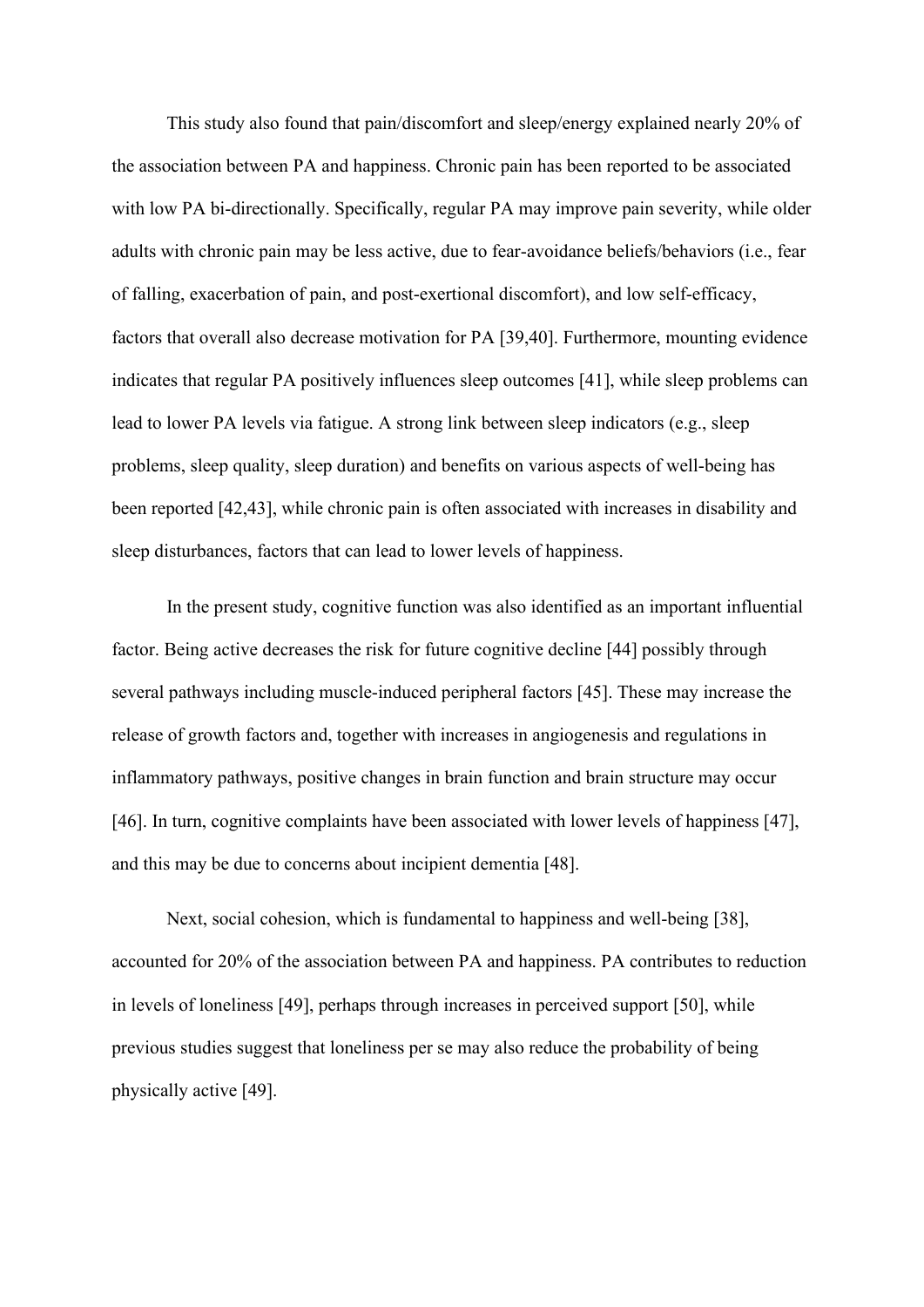Anxiety also explained a small proportion of the PA-happiness association. PA may decrease the risk of anxiety possibly by acting on inflammatory processes, stress responses, oxidative markers, and via alteration of neurotrophins and neurotransmitter releases [51,52] . In turn, according to a large study examining sociodemographic and health correlates of happiness, anxiety was one of the strongest correlates of unhappiness [53].

Overall, it is worth noting that after adjusting for a wide range of influential factors, the association between PA and happiness remained significant. This suggests that PA may have a direct effect on happiness levels via enhanced mood and its related biological-based pathways such increases in monoamines, endogenous opioids release, hypothalamic-pituitary adrenal axis [51,52] and perhaps through release of endorphins, although limited empirical evidence exists and the long-term effects remain unknown [54]. In addition, other factors not assessed in the current study may be also important for the PA-happiness association such as personality and genetic factors, which have been found to explain approximately 50% of the variance in subjective well-being [55].

Finally, we found a moderate level of between-country heterogeneity in the PAhappiness association with the association being statistically significant in China and Ghana, although the significant finding in China is likely to be explained by the large sample size and more statistical power in this country. The reasons for the moderate level of between-country heterogeneity can only be speculated but given the potential importance of physical conditions in this association, it is possible that differences in the availability of health services to prevent or manage these conditions may be playing a role. For example, in Ghana, where the most pronounced association was found, it is possible that PA plays a more prominent role in reducing the impact of physical conditions on happiness via prevention than in other settings, where greater availability of health care may be able to mitigate the impact of chronic conditions on wellbeing.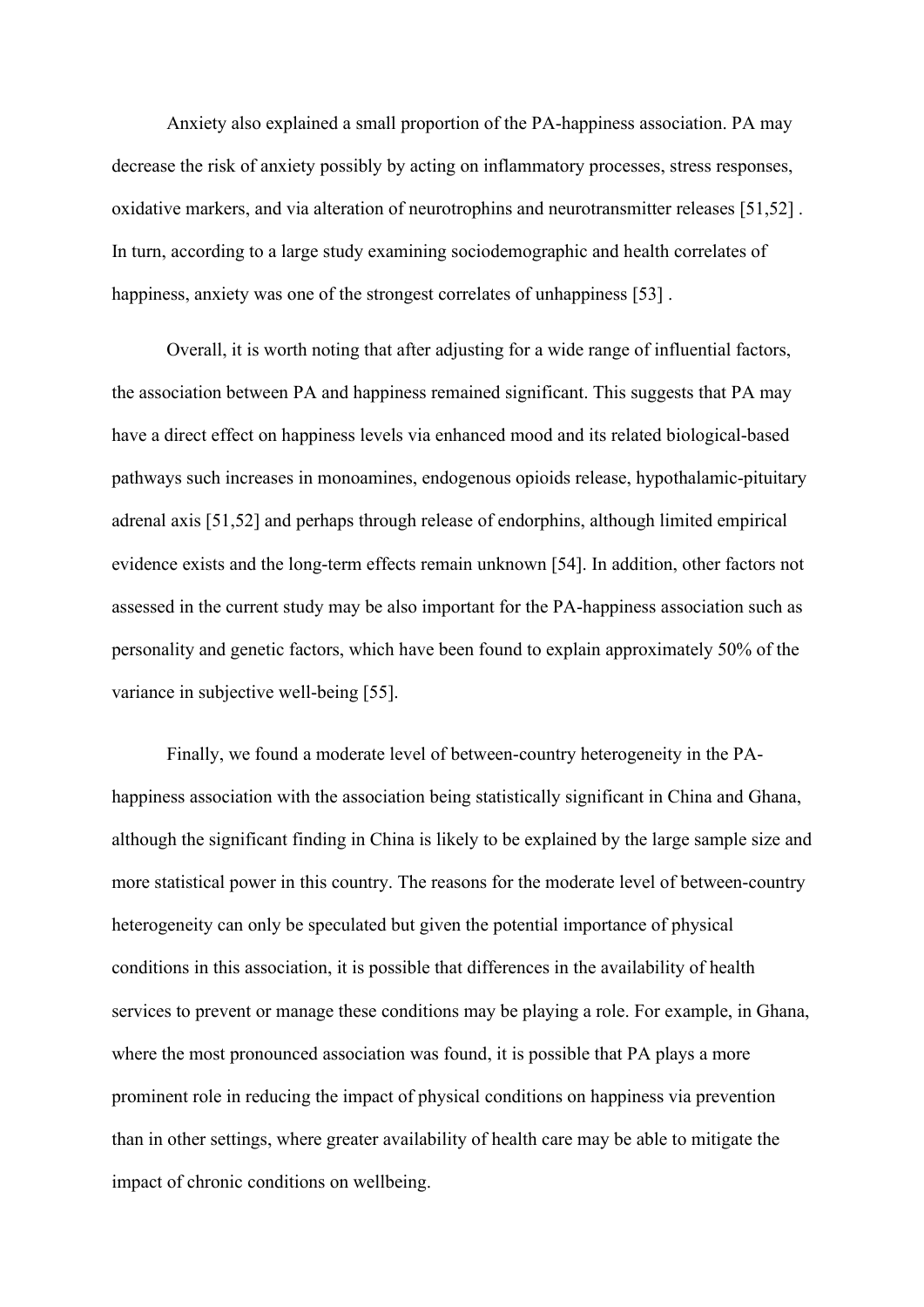## *Public health and policy implications*

Present findings indicate that promoting PA and addressing the co-existing conditions (e.g., difficulties in mobility, disability, cognitive impairment, and low social cohesion) among those who do not met PA guidelines may enhance happiness in older adults. The few small randomized controlled trials conducted to date have also shown that PA may enhance happiness while also improving underlying conditions such as chronic pain and loneliness [50,56].

There is scarce evidence on how to implement population-based interventions for increasing PA specifically among older adults in LMICs. However, general recommendations to promote PA in LMICs include the encouragement of active transportation modes to counteract rapid urbanization, together with improvements in walking infrastructures and road safety. Additionally, national policies need to promote participation in PA during leisure time (e.g., through creating more opportunities for PA in public spaces or community settings) [57].

# *Limitations and future research*

The present study is not without limitations. First, given the cross-sectional design of the study, causality and directionality of the relationships cannot be inferred. To our knowledge, there is only one study that examined longitudinal relationships between PA and happiness in adults [58] , which highlights the need for more longitudinal evidence to better understand the relationship between PA and happiness, and the exact contribution of influential factors. Second, PA was assessed through self-report, which entails well-documented limitations [59]. Future research should employ more sophisticated methods (e.g., accelerometry) to accurately examine key PA characteristics (i.e., type, duration, intensity, frequency). Finally, it is important to note that our mediation analysis was based on cross-sectional data and thus,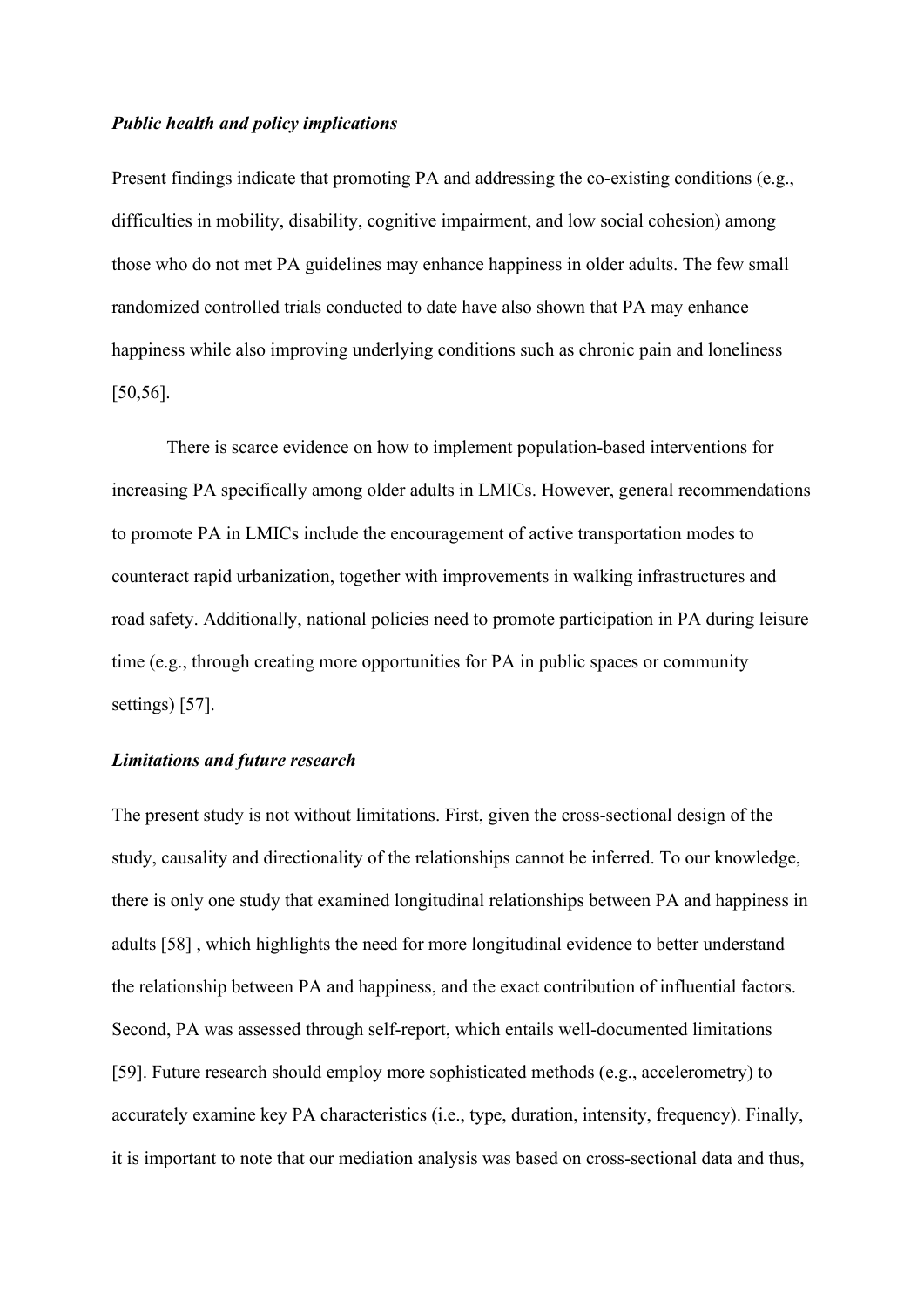it is not possible to differentiate the factors as mediators or confounders. Mediation and confounding are identical statistically and can only be distinguished on conceptual grounds [60].

# *Conclusions*

Current findings support a positive association between meeting PA guidelines and older adults' level of happiness in LMICs. Mobility limitations, cognitive complaints, disability, low levels of social cohesion, pain and discomfort, impairments in sleep and energy, and anxiety are important factors in this association. Therefore, intervention studies should potentially consider them when designing PA promotion programs aimed at improving wellbeing of the older population. Given that improvements in well-being in later life has been recognized as a public health priority across the international community, present findings strengthen the potential for PA promotion as a supportive strategy to improve older adults' positive psychological states in LMICs.

# **DECLARATIONS**

### *Competing interests*

The authors declare that they have no competing interests.

# *Compliance with Ethical Standards*

Ethical approval to conduct the study was obtained from the ethical boards at each study site. Informed consent was obtained from all participants.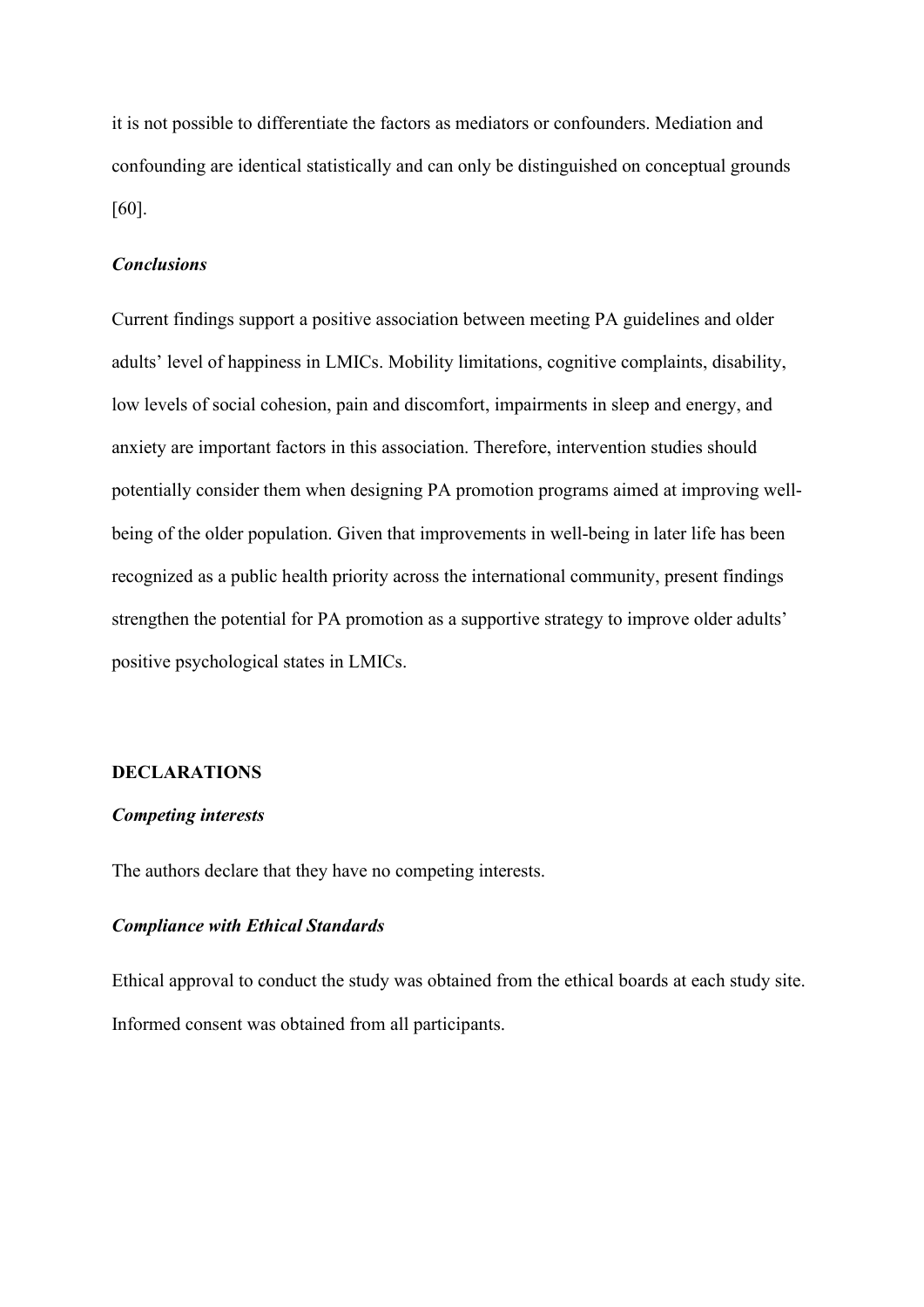### **REFERENCES**

- 1. Beard JR, Officer A, De Carvalho IA, et al.: The World report on ageing and health: A policy framework for healthy ageing. Lancet. 2016; 387:2145–2154.
- 2. United Nations. Department of Economic and Social Affairs, Population Division. World Population Prospects: The 2017 Revision, Key Findings and Advance Tables. Retrieved November 9, 2019, from https://population.un.org/wpp/
- 3. Bauman A, Merom D, Bull FC, Buchner DM, Fiatarone Singh MA: Updating the Evidence for Physical Activity: Summative Reviews of the Epidemiological Evidence, Prevalence, and Interventions to Promote "active Aging." Gerontologist. 2016; 56:S268–S280.
- 4. Erickson KI, Hillman C, Stillman CM, et al.: Physical Activity, Cognition, and Brain Outcomes: A Review of the 2018 Physical Activity Guidelines. Med Sci Sports Exerc. 2019; 51:1242–1251.
- 5. Schuch FB, Stubbs B, Meyer J, et al.: Physical activity protects from incident anxiety: A meta‐analysis of prospective cohort studies. Depress Anxiety. 2019; 36:846–858.
- 6. Schuch FB, Vancampfort D, Firth J, et al.: Physical Activity and Incident Depression: A Meta-Analysis of Prospective Cohort Studies. Am J Psychiatry. 2018; 175:631–648.
- 7. Windle G, Hughes D, Linck P, Russell I, Woods B: Is exercise effective in promoting mental well-being in older age? A systematic review. Aging Ment Heal. 2010; 14:652– 669.
- 8. Steptoe A, Deaton A, Stone AA: Subjective wellbeing, health, and ageing. Lancet. 2015; 385:640–648.
- 9. Keyes CLM: The mental health continuum: From languishing to flourishing in life. J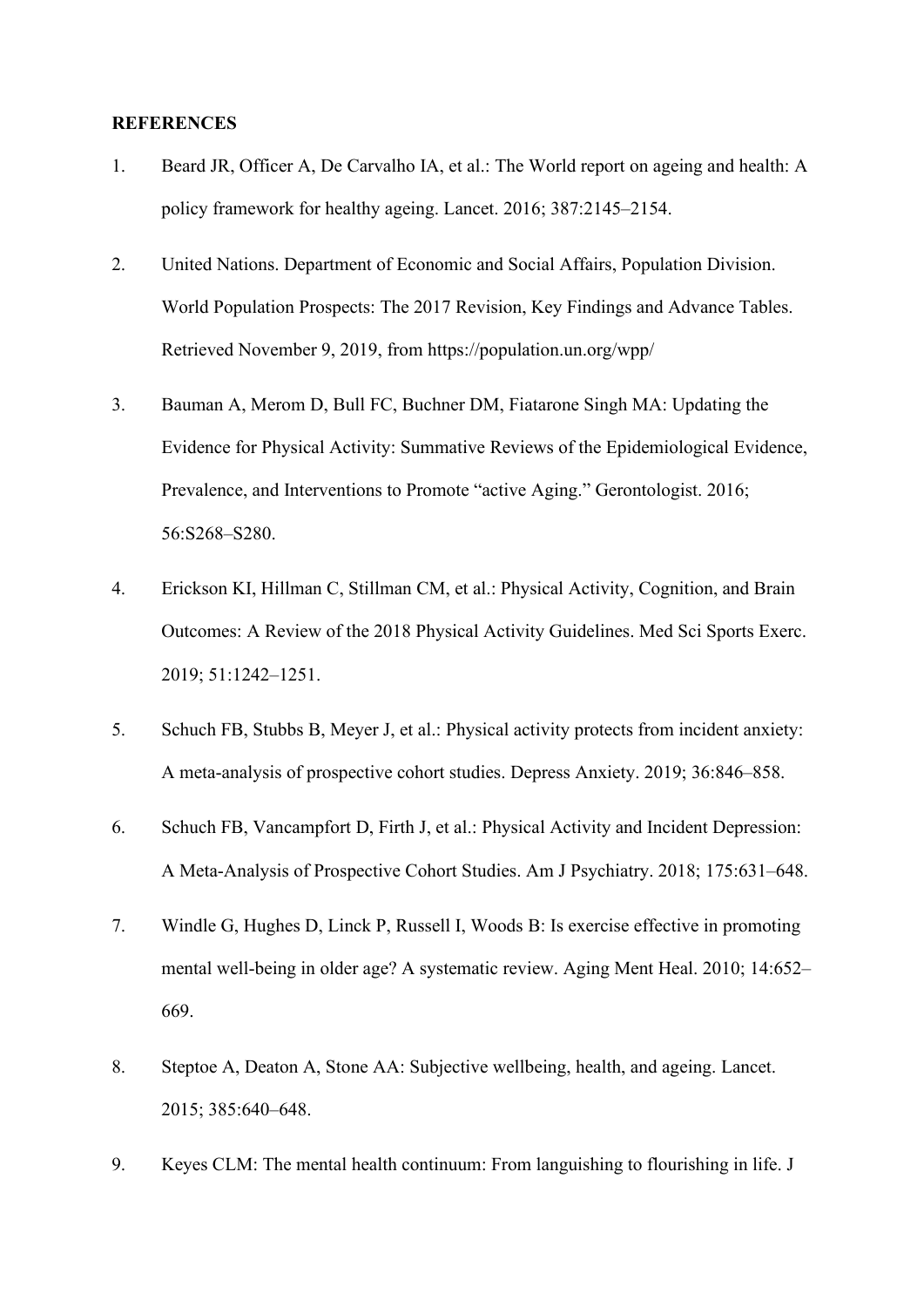Health Soc Behav. 2002; 43:207–222.

- 10. Zhang Z, Chen W: A Systematic Review of the Relationship Between Physical Activity and Happiness. J Happiness Stud. 2019; 20:1305–1322.
- 11. De Souto Barreto P: Direct and indirect relationships between physical activity and happiness levels among older adults: A cross-sectional study. Aging Ment Heal. 2014; 18:861–868.
- 12. Lera-López F, Ollo-López A, Sánchez-Santos JM: How Does Physical Activity Make You Feel Better? The Mediational Role of Perceived Health. Appl Res Qual Life. 2017; 12:511–531.
- 13. Firth J, Siddiqi N, Koyanagi A, et al.: The Lancet Psychiatry Commission: a blueprint for protecting physical health in people with mental illness. The Lancet Psychiatry. 2019; 6:675–712.
- 14. Atkinson K, Lowe S, Moore S: Human development, occupational structure and physical inactivity among 47 low and middle income countries. Prev Med Reports. 2016; 3:40–45.
- 15. Elliott SJ, Dixon J, Bisung E, Kangmennaang J: A GLOWING footprint: Developing an index of wellbeing for low to middle income countries. Int J Wellbeing. 2017; 7:.
- 16. Diener E: Introduction—The Science of Well-Being: Reviews and Theoretical Articles by Ed Diener. In: 2009. p. 1–10.
- 17. Kowal P, Chatterji S, Naidoo N, et al.: Data resource profile: The world health organization study on global ageing and adult health (SAGE). Int J Epidemiol. 2012; 41:1639–1649.
- 18. Bull FC, Maslin TS, Armstrong T: Global physical activity questionnaire (GPAQ):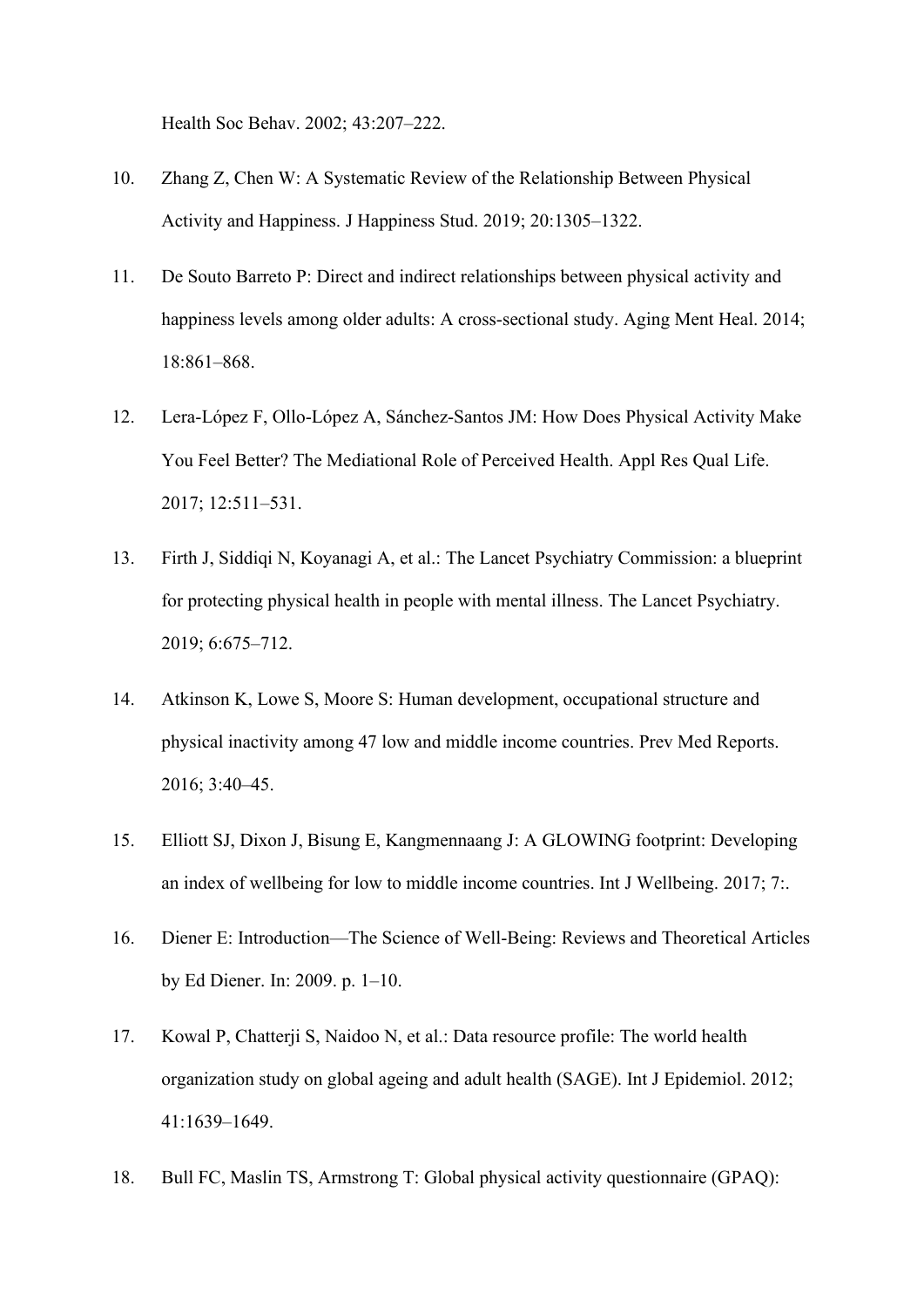Nine country reliability and validity study. J Phys Act Heal. 2009; 6:790–804.

- 19. World Health Organization: Global recommendations on physical activity for health. 2010, Geneva. Accessed November, 14, 2019.
- 20. Gallup GH: Human Needs and Satisfactions: A Global Survey. Public Opin Q. 1976; 40:459.
- 21. Zamora-Macorra M, de Castro EFA, Ávila-Funes JA, et al.: The association between social support and cognitive function in Mexican adults aged 50 and older. Arch Gerontol Geriatr. 2017; 68:113–118.
- 22. Kessler RC, Üstün BB: The World Mental Health (WMH) Survey Initiative version of the World Health Organization (WHO) Composite International Diagnostic Interview (CIDI). Int J Methods Psychiatr Res. 2004; 13:93–117.
- 23. Stubbs B, Koyanagi A, Hallgren M, et al.: Physical activity and anxiety: A perspective from the World Health Survey. J Affect Disord. 2017; 208:545–552.
- 24. World Health Organization: Preventing and managing the global epidemic. Technical Report Series, 894. 2000; 252.
- 25. Katz S, Ford AB, Moskowitz RW, Jackson BA, Jaffe MW: Studies of Illness in the Aged: The Index of ADL: A Standardized Measure of Biological and Psychosocial Function. JAMA J Am Med Assoc. 1963; 185:914–919.
- 26. Koyanagi A, Moneta MV, Garin N, et al.: The association between obesity and severe disability among adults aged 50 or over in nine high-income, middle-income and lowincome countries: A cross-sectional study. BMJ Open. 2015; 5:.
- 27. Stubbs B, Koyanagi A, Schuch F, et al.: Physical activity levels and psychosis: A mediation analysis of factors influencing physical activity target achievement among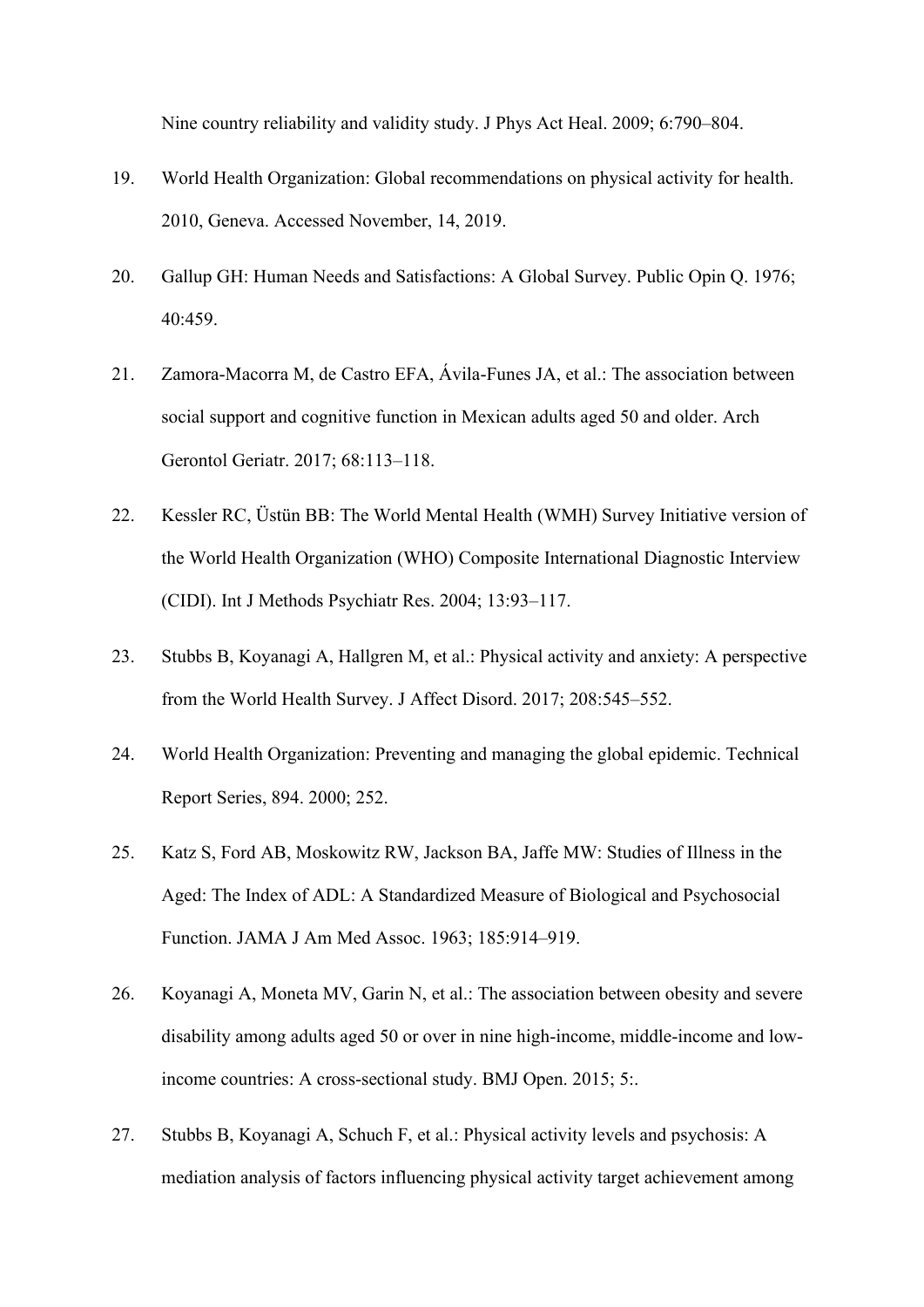204 186 people across 46 low- and middle-income countries. Schizophr Bull. 2017; 43:536–545.

- 28. Breen R, Karlson KB, Holm A: Total, Direct, and Indirect Effects in Logit and Probit Models. Sociol Methods Res. 2013; 42:164–191.
- 29. Higgins JPT, Thompson SG: Quantifying heterogeneity in a meta-analysis. Stat Med. 2002; 21:1539–1558.
- 30. Koyanagi A, Oh H, Vancampfort D, et al.: Perceived Stress and Mild Cognitive Impairment among 32,715 Community-Dwelling Older Adults across Six Low- and Middle-Income Countries. Gerontology. 2019; 65:155–163.

**Tables and Figures**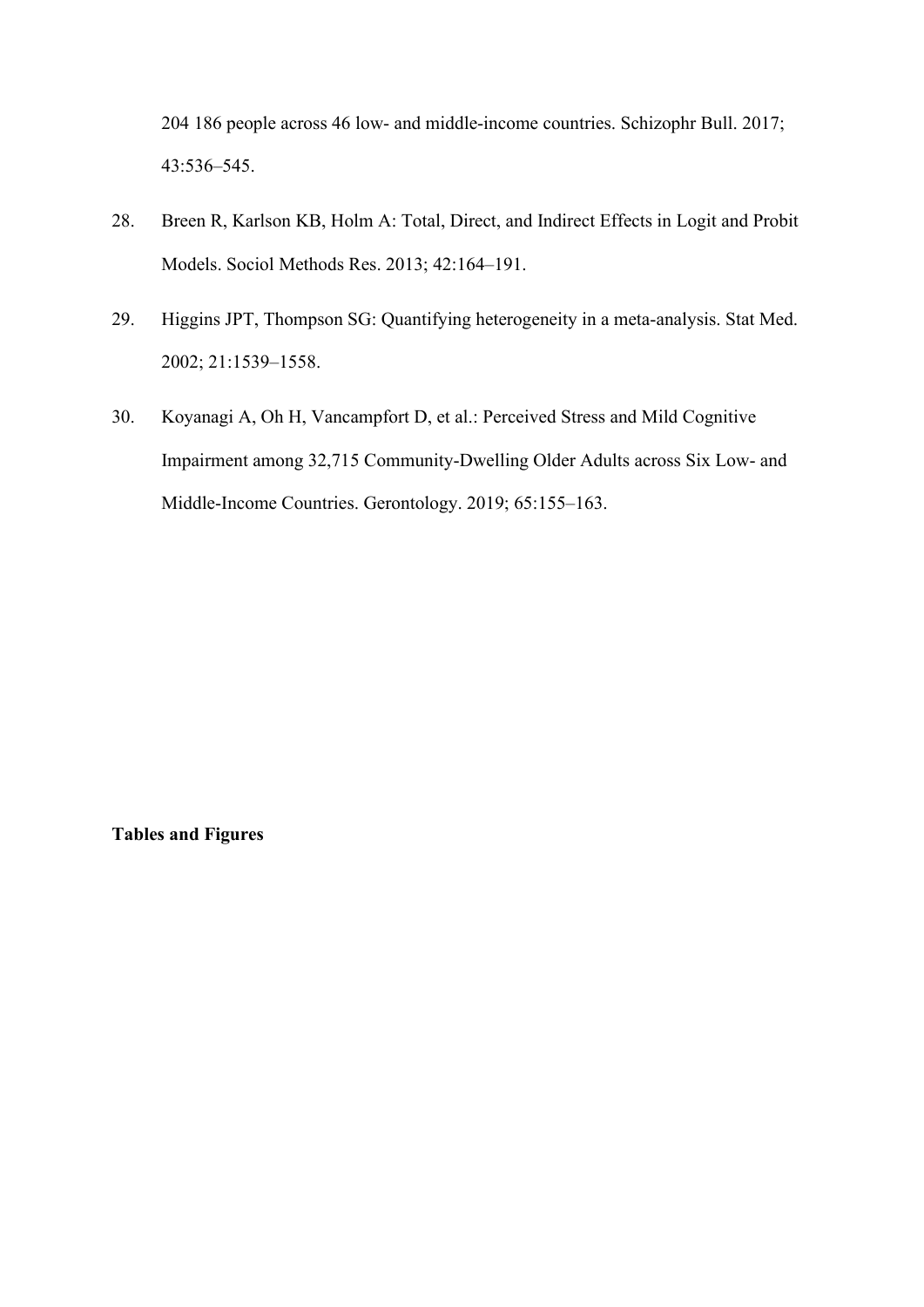| $\alpha$ and $\alpha$ built problems to the problems of $\alpha$ |                            | $\mu$ 1, $\mu$ and $\mu$ and $\mu$ and $\mu$ and $\mu$<br>Overall | <b>Meeting PA guidelines</b> |             |         |
|------------------------------------------------------------------|----------------------------|-------------------------------------------------------------------|------------------------------|-------------|---------|
| Characteristic                                                   |                            | $%$ or mean (SD)                                                  | No.                          | Yes         | p value |
| Age (years)                                                      |                            | 72.6(11.4)                                                        | 74.2 (13.3)                  | 71.6(9.9)   | < 0.001 |
| <b>Sex</b>                                                       | Female                     | 55.0                                                              | 56.2                         | 54.3        | 0.42    |
| Education (years)                                                |                            | 5.2(9.3)                                                          | 5.0(9.6)                     | 5.3 $(9.1)$ | 0.14    |
| Wealth                                                           | Poorest                    | 21.6                                                              | 22.7                         | 21.1        | 0.34    |
|                                                                  | Poorer                     | 20.9                                                              | 19.7                         | 21.6        |         |
|                                                                  | Middle                     | 20.4                                                              | 19.1                         | 21.1        |         |
|                                                                  | Richer                     | 17.5                                                              | 18.1                         | 17.1        |         |
|                                                                  | Richest                    | 19.5                                                              | 20.4                         | 19.0        |         |
| Marital status                                                   | Married/cohabiting         | 61.1                                                              | 55.9                         | 63.8        | < 0.001 |
|                                                                  | Never married              | 1.2                                                               | 1.0                          | 1.3         |         |
|                                                                  | Separated/divorced/widowed | 37.7                                                              | 43.0                         | 34.9        |         |
| Unemployed                                                       | Yes                        | 78.4                                                              | 88.2                         | 73.2        | < 0.001 |
| Setting                                                          | Urban                      | 50.7                                                              | 52.8                         | 49.6        | 0.15    |
| Smoking                                                          | Yes                        | 29.3                                                              | 31.7                         | 29.3        | < 0.001 |
| Alcohol consumption                                              | Yes                        | 13.9                                                              | 8.2                          | 16.8        | < 0.001 |
| Social cohesion index <sup>a</sup>                               |                            | 18.5(23.9)                                                        | 15.8(24.0)                   | 20.2(23.0)  | < 0.001 |
| Depression                                                       | Yes                        | 6.5                                                               | 7.9                          | 5.8         | 0.01    |
| Anxiety                                                          | Yes                        | 9.8                                                               | 12.7                         | 8.2         | < 0.001 |
| Obesity                                                          | Yes                        | 10.4                                                              | 11.8                         | 9.8         | 0.08    |
| Disability                                                       | Yes                        | 12.0                                                              | 20.9                         | 7.3         | < 0.001 |
| Mobility <sup>b</sup>                                            |                            | 4.3(4.9)                                                          | 5.0(5.5)                     | 3.9(4.5)    | < 0.001 |
| Pain and discomfort <sup>b</sup>                                 |                            | 3.6(4.7)                                                          | 4.0(5.1)                     | 3.4(4.5)    | < 0.001 |
| Sleep and energy <sup>b</sup>                                    |                            | 3.3(5.0)                                                          | 3.7(5.4)                     | 3.1(4.7)    | < 0.001 |
| Cognition <sup>b</sup>                                           |                            | 3.9(4.9)                                                          | 4.4(5.2)                     | 3.6(4.7)    | < 0.001 |

**Table 1** Sample characteristics (overall and by physical activity levels)

Abbreviation: SD Standard deviation; PA Physical activity

<sup>a</sup> The social cohesion index ranged from 0-100 with higher scores representing higher levels of social cohesion.

<sup>b</sup> Scores ranged from 0-10 with higher scores representing worse health status.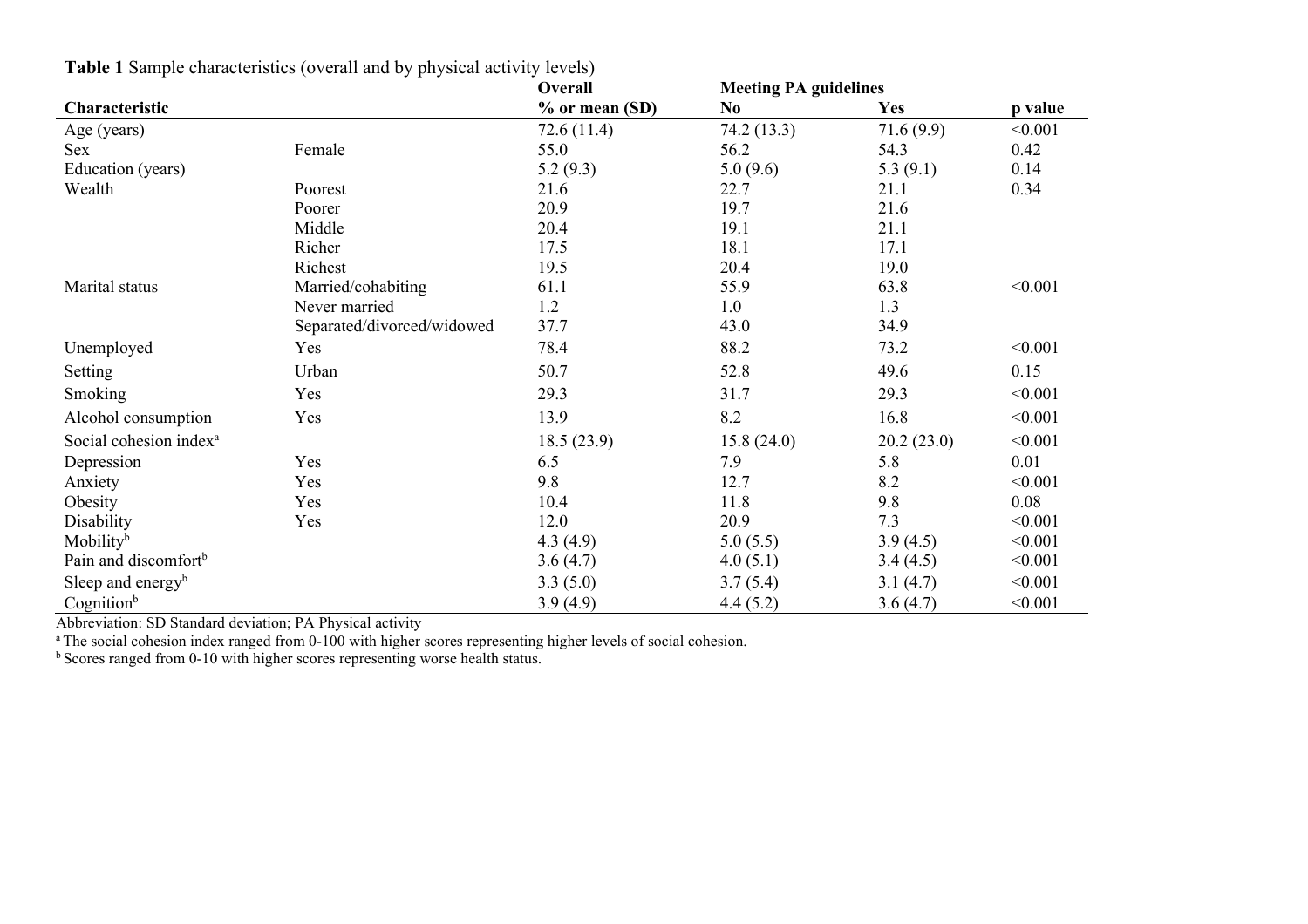|                                    |                            | Model 1   |              | Model 2   |              | Model 3   |              |
|------------------------------------|----------------------------|-----------|--------------|-----------|--------------|-----------|--------------|
| Characteristic                     |                            | <b>OR</b> | 95%CI        | <b>OR</b> | 95%CI        | <b>OR</b> | 95%CI        |
| Meeting PA guidelines              | Yes vs. No                 | $1.50***$ | [1.26, 1.78] | $1.53***$ | [1.27, 1.83] | $1.27*$   | [1.04, 1.54] |
| Age                                | per year increase          | $0.99*$   | [0.98, 1.00] | 1.00      | [0.99, 1.01] | $1.02***$ | [1.01, 1.04] |
| Sex                                | Male vs. Female            | 1.11      | [0.96, 1.30] | 0.89      | [0.74, 1.06] | $0.70**$  | [0.57, 0.87] |
| Education                          | per year increase          |           |              | $1.04***$ | [1.02, 1.06] | $1.03**$  | [1.01, 1.05] |
| Wealth                             | Poorest                    |           |              | 1.00      |              | 1.00      |              |
|                                    | Poorer                     |           |              | $1.46***$ | [1.13, 1.87] | 1.25      |              |
|                                    | Middle                     |           |              | $1.79***$ | [1.38, 2.32] | $1.60***$ | [0.99, 1.59] |
|                                    | Richer                     |           |              | $2.09***$ | [1.68, 2.60] | $1.81***$ | [1.24, 2.06] |
|                                    | Richest                    |           |              | $3.53***$ | [2.70, 4.61] | $2.68***$ | [1.97, 3.64] |
| Marital status                     | Married/cohabiting         |           |              | 1.00      |              | 1.00      |              |
|                                    | Never married              |           |              | 0.80      | [0.46, 1.37] | 0.63      | [0.36, 1.08] |
|                                    | Separated/divorced/widowed |           |              | 0.91      | [0.77, 1.09] | 0.93      | [0.78, 1.10] |
| Unemployed                         | Yes vs. No                 |           |              | $0.82*$   | [0.69, 0.96] | 1.14      | [0.96, 1.35] |
| Setting                            | Urban vs. Rural            |           |              | 1.16      | [0.92, 1.46] | 1.03      | [0.82, 1.30] |
| Smoking                            | Yes vs. No                 |           |              |           |              | 0.98      | [0.83, 1.16] |
| Alcohol consumption                | Yes vs. No                 |           |              |           |              | 1.17      | [0.99, 1.38] |
| Social cohesion index <sup>a</sup> | per one-unit increase      |           |              |           |              | $1.02***$ | [1.01, 1.03] |
| Depression                         | Yes vs. No                 |           |              |           |              | $0.46***$ | [0.34, 0.64] |
| Anxiety                            | Yes vs. No                 |           |              |           |              | $0.69*$   | [0.50, 0.96] |
| Obesity                            | Yes vs. No                 |           |              |           |              | 0.79      | [0.58, 1.07] |
| Disability                         | Yes vs. No                 |           |              |           |              | 0.87      | [0.64, 1.19] |
| Mobility <sup>b</sup>              | per one-unit increase      |           |              |           |              | $0.91***$ | [0.87, 0.95] |
| Pain and discomfort <sup>b</sup>   | per one-unit increase      |           |              |           |              | $0.94***$ | [0.90, 0.97] |
| Sleep and energy <sup>b</sup>      | per one-unit increase      |           |              |           |              | $0.90***$ | [0.87, 0.93] |
| Cognition <sup>b</sup>             | per one-unit increase      |           |              |           |              | $0.93***$ | [0.90, 0.96] |

**Table 2** Association between meeting physical activity guidelines and covariates with happiness estimated by multivariable ordinal logistic regression

Abbreviation: OR Odds ratio; CI Confidence interval; PA Physical activity

Models are adjusted for all variables in the respective columns and country.

<sup>a</sup> The social cohesion index ranged from 0-100 with higher scores representing higher levels of social cohesion.

<sup>b</sup> Scores ranged from 0-10 with higher scores representing worse health status.

 $*p<0.05$ ;  $*p<0.01$ ;  $**p<0.001$ .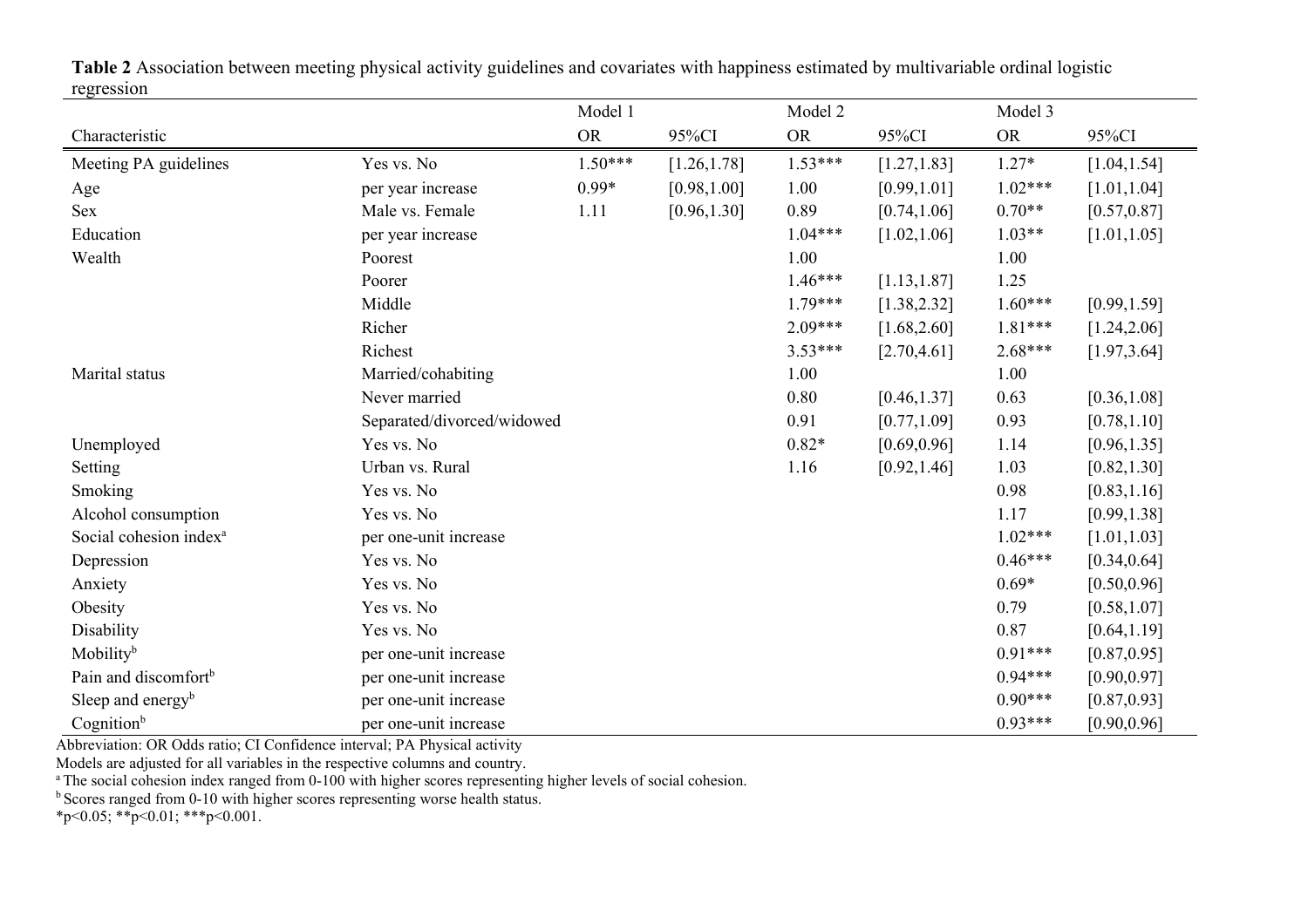|                     | Total effect        | Direct effect |                     | Indirect effect |                       |         |                            |
|---------------------|---------------------|---------------|---------------------|-----------------|-----------------------|---------|----------------------------|
| Mediator            | OR [95%CI]          | P-value       | OR [95%CI]          | P-value         | OR [95%CI]            | P-value | Mediated $\%$ <sup>a</sup> |
| Smoking             | 1.53 [1.27, 1.84]   | < 0.001       | 1.53 [1.28, 1.84]   | < 0.001         | $1.00$ [0.99,1.01]    | 0.772   | <b>NA</b>                  |
| Alcohol consumption | $1.53$ [1.27, 1.83] | < 0.001       | $1.51$ [1.26,1.81]  | < 0.001         | $1.01$ [1.00,1.02]    | 0.054   | <b>NA</b>                  |
| Social cohesion     | $1.54$ [1.27, 1.86] | < 0.001       | $1.41$ [1.18,1.70]  | < 0.001         | $1.09$ [1.05, 1.13]   | < 0.001 | 20.0                       |
| Depression          | $1.55$ [1.29,1.86]  | < 0.001       | $1.52$ [1.26,1.82]  | < 0.001         | $1.02$ [0.99,1.05]    | 0.153   | <b>NA</b>                  |
| Anxiety             | $1.54$ [1.28, 1.85] | < 0.001       | 1.49 [1.24,1.78]    | < 0.001         | $1.04$ [1.00,1.07]    | 0.027   | 8.6                        |
| Obesity             | $1.55$ [1.27, 1.88] | < 0.001       | $1.54$ [1.27, 1.87] | < 0.001         | $1.00$ [1.00,1.01]    | 0.275   | <b>NA</b>                  |
| Disability          | $1.54$ [1.29, 1.85] | < 0.001       | $1.39$ [1.15,1.67]  | 0.001           | $1.11$ $[1.07, 1.15]$ | < 0.001 | 24.0                       |
| Mobility            | $1.57$ [1.32, 1.88] | < 0.001       | 1.32 [1.09, 1.59]   | 0.004           | $1.19$ [1.13, 1.25]   | < 0.001 | 38.8                       |
| Pain/discomfort     | $1.57$ [1.32, 1.86] | < 0.001       | $1.44$ [1.21,1.71]  | < 0.001         | $1.09$ [1.05, 1.13]   | < 0.001 | 18.9                       |
| Sleep/energy        | 1.56 [1.29, 1.89]   | < 0.001       | $1.44$ [1.19,1.75]  | < 0.001         | $1.08$ [1.04,1.13]    | < 0.001 | 18.1                       |
| Cognition           | 1.56 [1.30, 1.87]   | < 0.001       | $1.40$ [1.16,1.68]  | < 0.001         | $1.12$ [1.08,1.16]    | < 0.001 | 24.9                       |

**Table 3** Mediators in the association between meeting physical activity guidelines and happiness

Abbreviation: OR Odds ratio; CI Confidence interval

Models are adjusted for age, sex, education, wealth, marital status, setting, employment, and country.

<sup>a</sup>Mediated percentage was calculated only when the indirect effect was significant (p<0.05).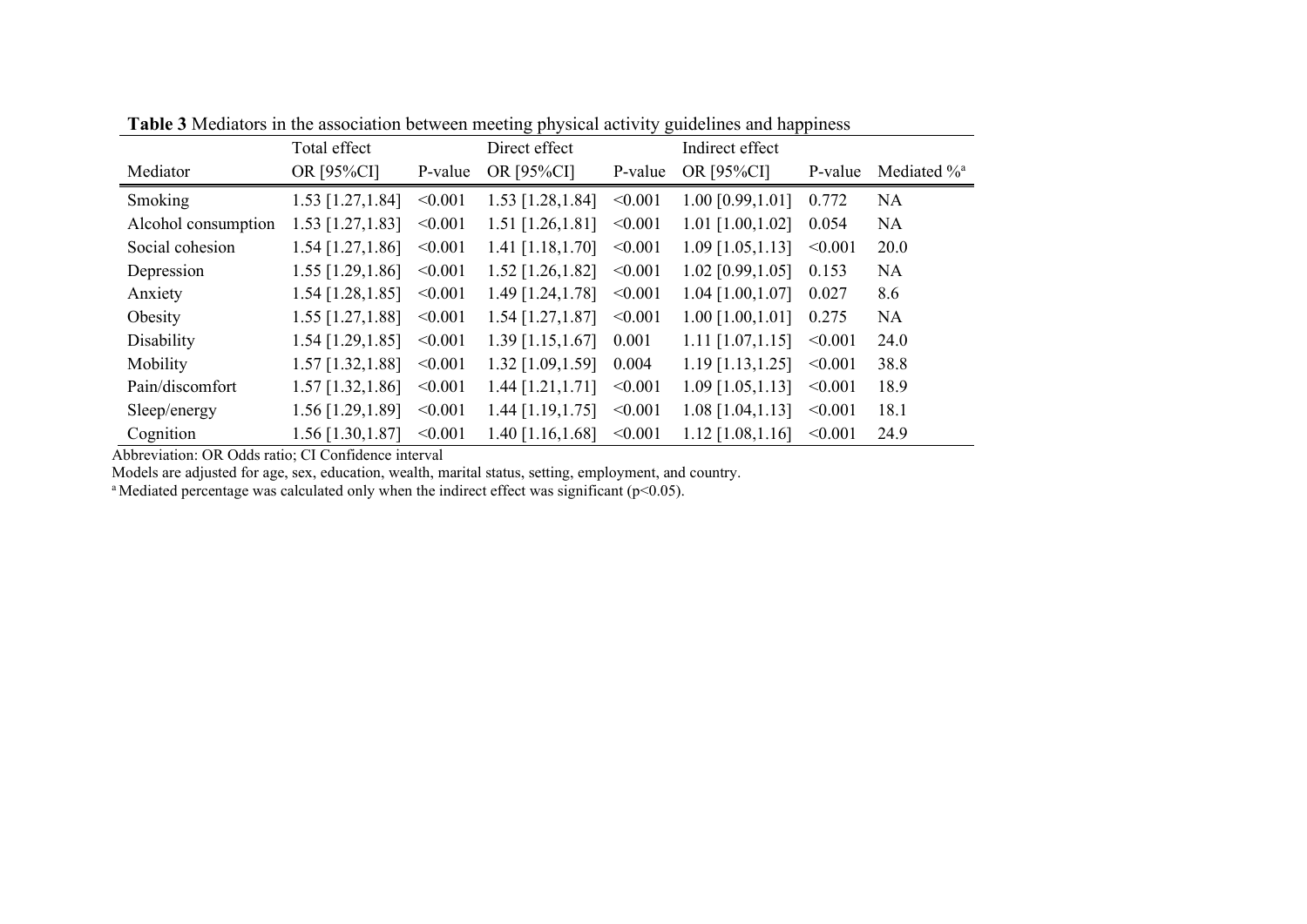

**Figure 1** Prevalence of meeting physical activity guidelines by levels of happiness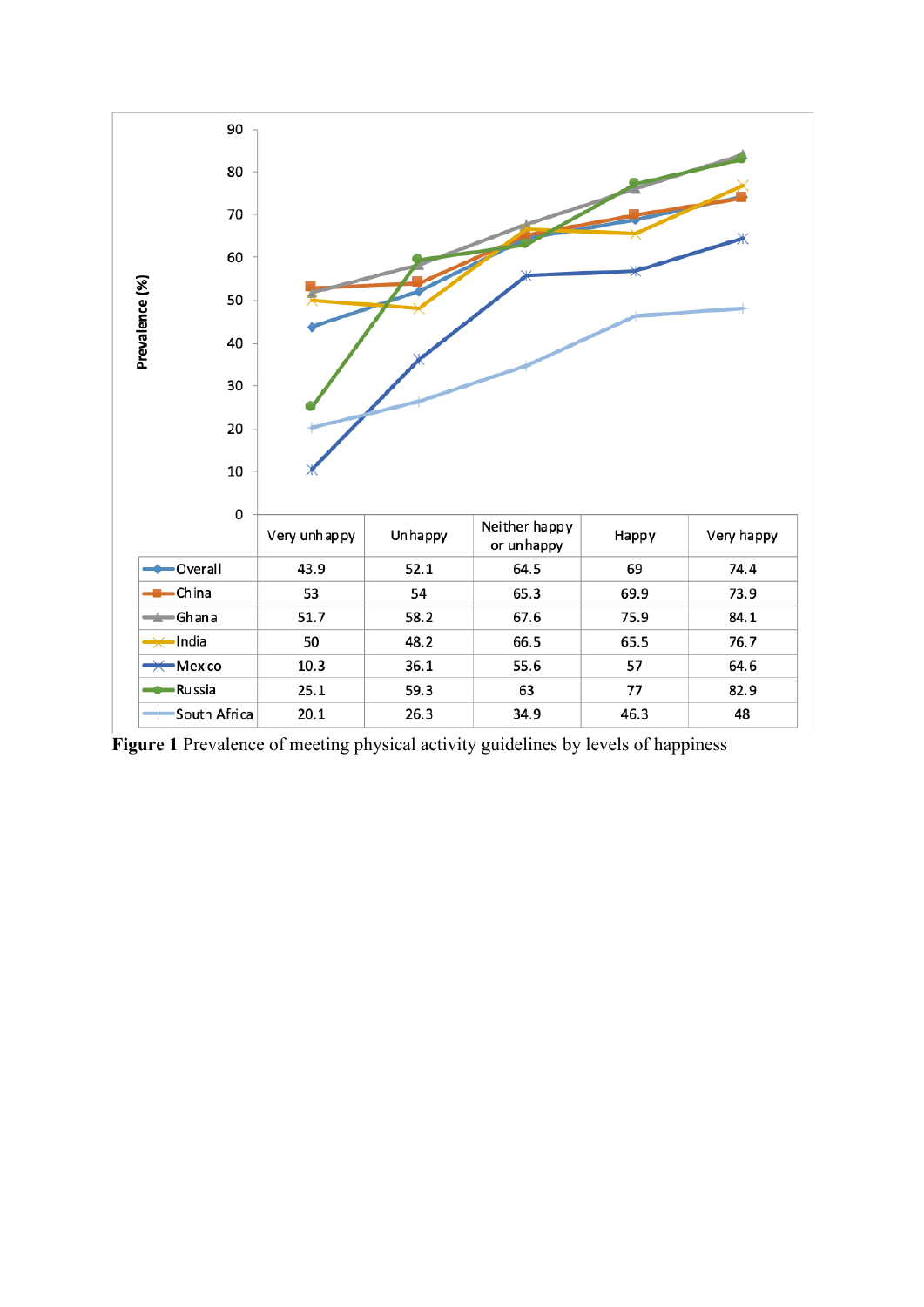

**Figure 2** Association between meeting physical activity guidelines and happiness by country estimated by ordinal logistic regression

Abbreviation: OR Odds ratio; CI Confidence interval

Models are adjusted for age, sex, education, wealth, employment, setting, smoking, alcohol consumption, social cohesion, depression, anxiety, obesity, disability, mobility, pain/discomfort, sleep/energy, and cognition. Overall estimate was obtained by meta-analysis with random effects.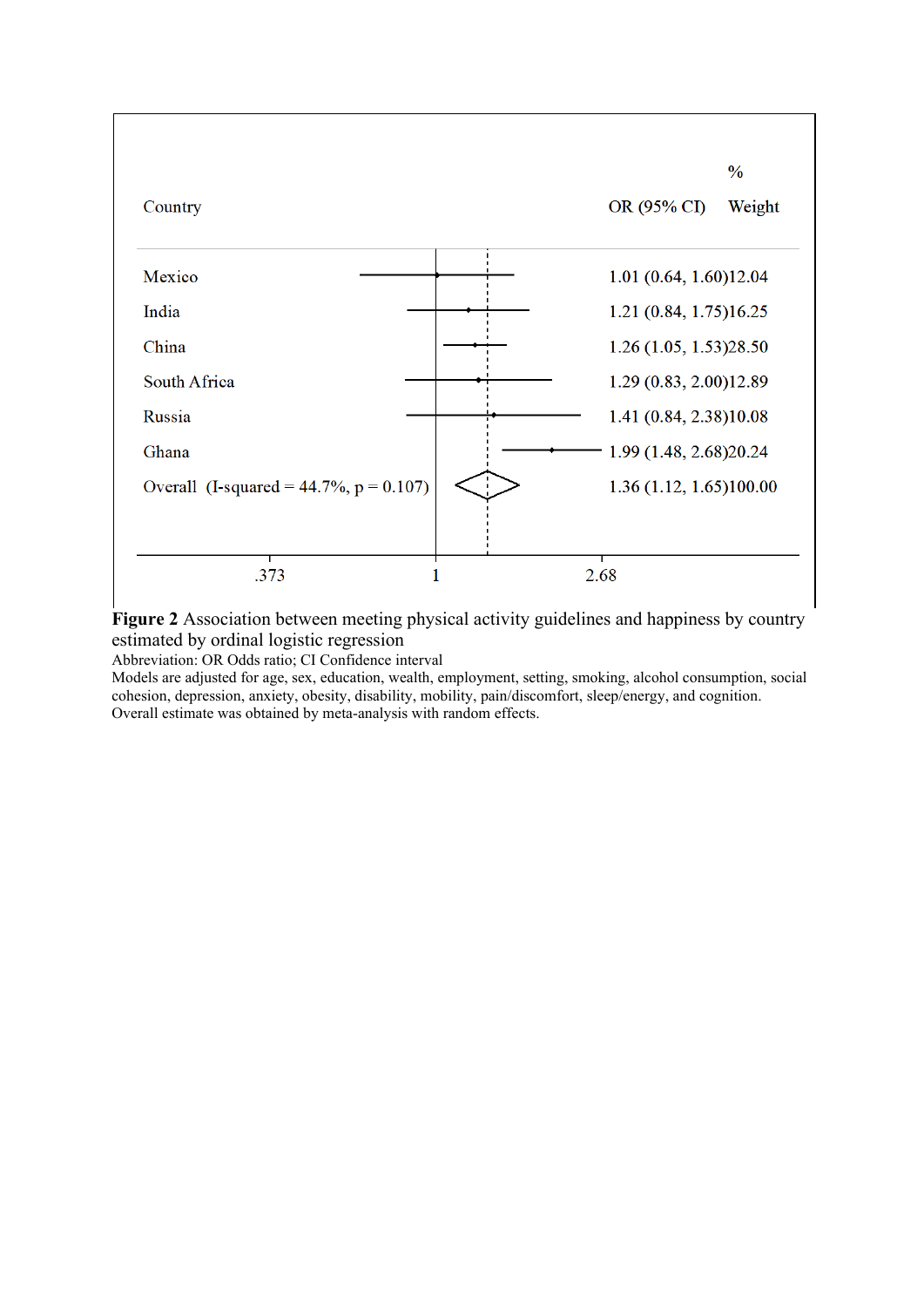# **APPENDIX**

| <b>Mobility</b> | (1) Overall in the last 30 days, how much difficulty did you have with moving        |
|-----------------|--------------------------------------------------------------------------------------|
|                 | around?                                                                              |
|                 | (2) Overall in the last 30 days, how much difficulty did you have in vigorous        |
|                 | activities, such as running 3 km (or equivalent) or cycling?                         |
| Pain and        | (1) Overall in the last 30 days, how much of bodily aches or pains did you have?     |
| discomfort      | (2) Overall in the last 30 days, how much bodily discomfort did you have?            |
| Cognition       | (1) Overall in the last 30 days, how much difficulty did you have with               |
|                 | concentrating or remembering things?                                                 |
|                 | (2) Overall in the last 30 days, how much difficulty did you have in learning a new  |
|                 | task (for example, learning how to get to a new place, learning a new game,          |
|                 | learning a new recipe etc.)?                                                         |
| Sleep and       | (1) Overall in the last 30 days, how much of a problem did you have with sleeping,   |
| energy          | such as falling asleep, waking up frequently during the night or waking up too       |
|                 | early in the morning?                                                                |
|                 | (2) Overall in the last 30 days, how much of a problem did you have due to not       |
|                 | feeling rested and refreshed during the day (e.g. feeling tired, not having energy)? |

**Table S1** Questions used to assess health status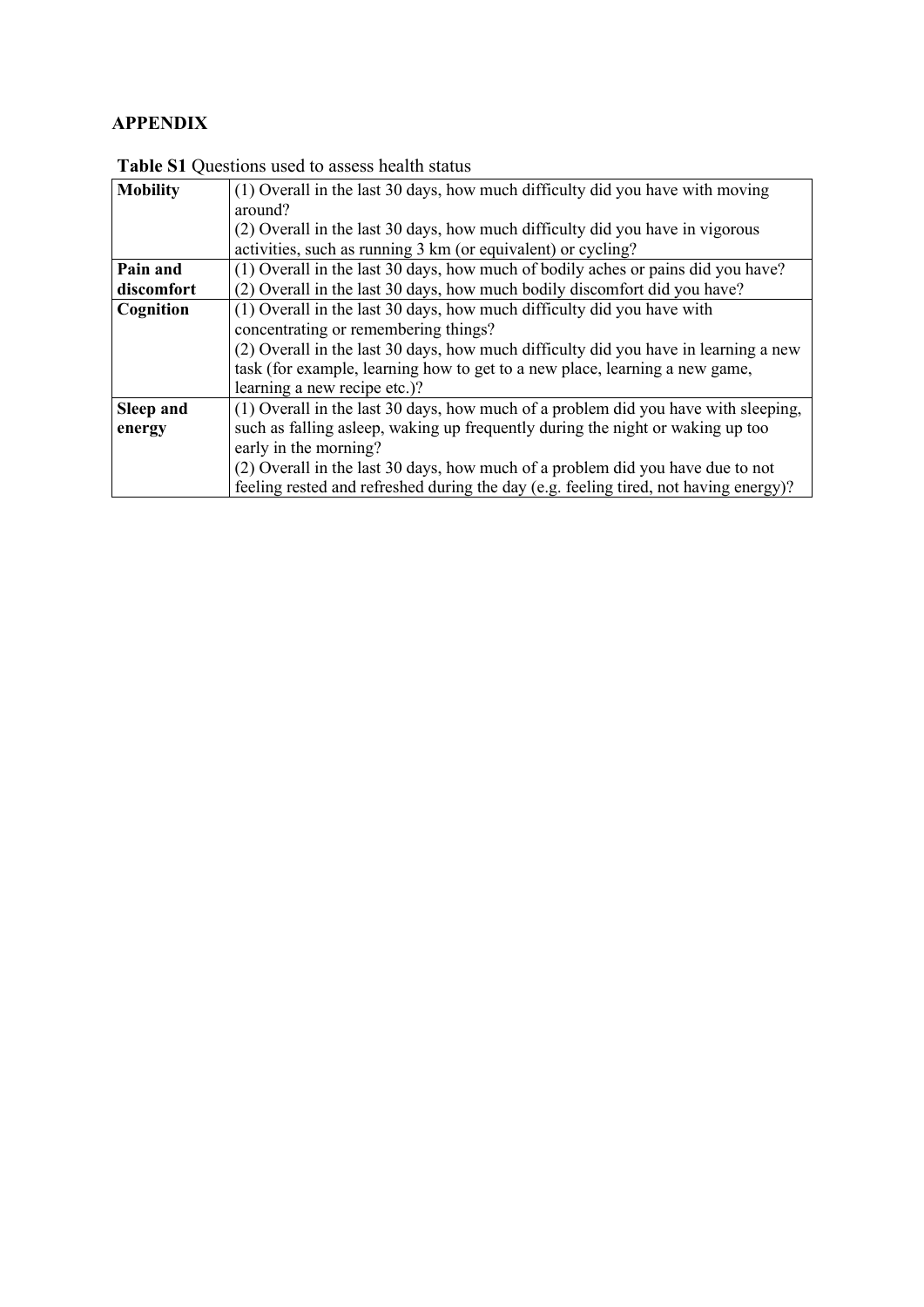| Characteristic                     |                            | China      | Ghana       | India      | Mexico      | Russia      | <b>South Africa</b> | p value |
|------------------------------------|----------------------------|------------|-------------|------------|-------------|-------------|---------------------|---------|
| Age (years)                        |                            | 72.3(11.0) | 74.1 (14.1) | 71.6(10.0) | 74.7 (15.9) | 74.2 (10.4) | 72.8(14.6)          | < 0.001 |
| <b>Sex</b>                         | Female                     | 53.4       | 48.0        | 48.0       | 54.9        | 68.2        | 60.6                | < 0.001 |
| Education (years)                  |                            | 4.5(9.2)   | 2.7(8.7)    | 3.0(0.2)   | 4.0(9.0)    | 9.6(6.2)    | 5.3 $(10.5)$        | < 0.001 |
| Wealth                             | Poorest                    | 23.2       | 19.4        | 20.5       | 23.1        | 21.1        | 21.2                | 0.03    |
|                                    | Poorer                     | 19.9       | 20.8        | 20.5       | 26.5        | 24.3        | 18.8                |         |
|                                    | Middle                     | 20.3       | 21.1        | 18.0       | 16.5        | 24.6        | 16.4                |         |
|                                    | Richer                     | 19.5       | 19.3        | 17.0       | 17.0        | 14.3        | 19.2                |         |
|                                    | Richest                    | 17.1       | 19.4        | 24.0       | 16.8        | 15.7        | 24.3                |         |
| Marital status                     | Married/cohabiting         | 73.4       | 50.8        | 60.9       | 54.2        | 42.1        | 48.4                | < 0.001 |
|                                    | Never married              | 0.8        | 1.2         | 0.7        | 7.0         | 1.6         | 8.3                 |         |
|                                    | Separated/divorced/widowed | 25.8       | 48.0        | 38.4       | 38.7        | 56.3        | 43.3                |         |
| Unemployed                         | Yes                        | 76.2       | 46.9        | 72.9       | 81.4        | 91.4        | 87.9                | < 0.001 |
| Setting                            | Urban                      | 54.9       | 40.5        | 29.5       | 78.6        | 74.0        | 62.4                | < 0.001 |
| Smoking                            | Yes                        | 23.4       | 11.7        | 51.0       | 17.7        | 9.3         | 19.8                | < 0.001 |
| Alcohol consumption                | Yes                        | 17.1       | 26.6        | 5.5        | 11.4        | 20.7        | 10.1                | < 0.001 |
| Social cohesion index <sup>a</sup> |                            | 15.5(20.1) | 39.5(38.1)  | 22.0(21.8) | 16.1(30.4)  | 15.1(16.9)  | 30.8(34.9)          | < 0.001 |
| Depression                         | Yes                        | 1.0        | 9.0         | 14.5       | 6.6         | 4.3         | 2.3                 | < 0.001 |
| Anxiety                            | Yes                        | 1.0        | 8.1         | 21.3       | 5.9         | 7.2         | 11.0                | < 0.001 |
| Obesity                            | Yes                        | 5.4        | 7.2         | $2.2\,$    | 23.2        | 28.8        | 43.5                | < 0.001 |
| Disability                         | Yes                        | 3.2        | 11.7        | 19.0       | 11.2        | 15.9        | 15.2                | < 0.001 |
| Mobility <sup>b</sup>              |                            | 3.1(4.5)   | 4.8(4.6)    | 5.2(4.3)   | 3.8(6.8)    | 5.0(4.0)    | 3.3(6.2)            | < 0.001 |
| Pain and discomfort <sup>b</sup>   |                            | 2.5(4.4)   | 4.5(4.0)    | 4.5(4.1)   | 2.7(5.7)    | 4.0(3.9)    | 3.8(5.5)            | < 0.001 |
| Sleep and energy <sup>b</sup>      |                            | 2.1(4.6)   | 3.6(4.9)    | 4.0(4.4)   | 2.5(5.8)    | 4.3(3.7)    | 3.1(6.0)            | < 0.001 |
| Cognition <sup>b</sup>             |                            | 3.3(4.7)   | 3.8(4.8)    | 4.6(4.5)   | 2.6(5.5)    | 3.7(4.2)    | 3.8(6.0)            | < 0.001 |

**Table S2** Sample characteristics by country

Values are % for categorical variables and mean (standard deviation) for continuous variables.

<sup>a</sup> The social cohesion index ranged from 0-100 with higher scores representing higher levels of social cohesion.

<sup>b</sup> Scores ranged from 0-10 with higher scores representing worse health status.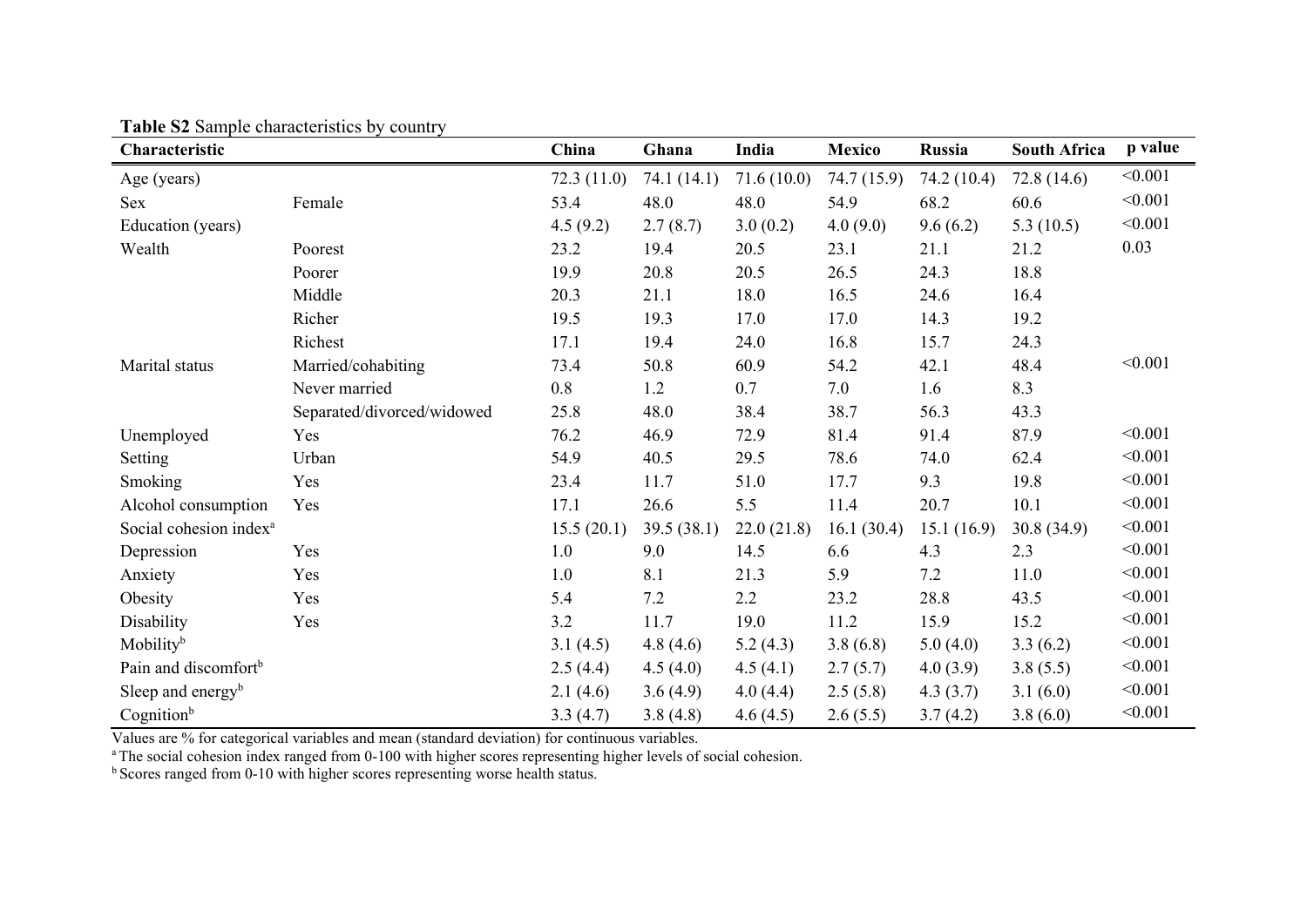### **Supplementary references**

- 31. Langhammer B, Bergland A, Rydwik E: Editorial The Importance of Physical Activity Exercise among Older People. 2018; .
- 32. Lee SY, Tung HH, Liu CY, Chen LK: Physical Activity and Sarcopenia in the Geriatric Population: A Systematic Review. J Am Med Dir Assoc. 2018; 19:378–383.
- 33. Hillsdon MM, Brunner EJ, Guralnik JM, Marmot MG: Prospective study of physical activity and physical function in early old age. Am J Prev Med. 2005; 28:245–250.
- 34. Nusselder WJ, Looman CWN, Franco OH, Peeters A, Slingerland AS, Mackenbach JP: The relation between non-occupational physical activity and years lived with and without disability. J Epidemiol Community Health. 2008; 62:823–828.
- 35. Baert V, Gorus E, Mets T, Geerts C, Bautmans I: Motivators and barriers for physical activity in the oldest old: A systematic review. Ageing Res Rev. 2011; 10:464–474.
- 36. Gildner TE, Snodgrass JJ, Evans C, Kowal P: Associations between physical function and subjective well-being in older adults from low- and middle-income countries: Results from the Study on Global AGEing and Adult Health (SAGE). J Aging Phys Act. 2019; 27:213–221.
- 37. MacLeod S, Musich S, Hawkins K, Alsgaard K, Wicker ER: The impact of resilience among older adults. Geriatr Nurs (Minneap). 2016; 37:266–272.
- 38. Haller M, Hadler M: How social relations and structures can produce happiness and unhappiness: An international comparative analysis. Soc Indic Res. 2006; 75:169–216.
- 39. Geneen LJ, Moore RA, Clarke C, Martin D, Colvin LA, Smith BH: Physical activity and exercise for chronic pain in adults: an overview of Cochrane Reviews. Cochrane Database Syst Rev. 2017; .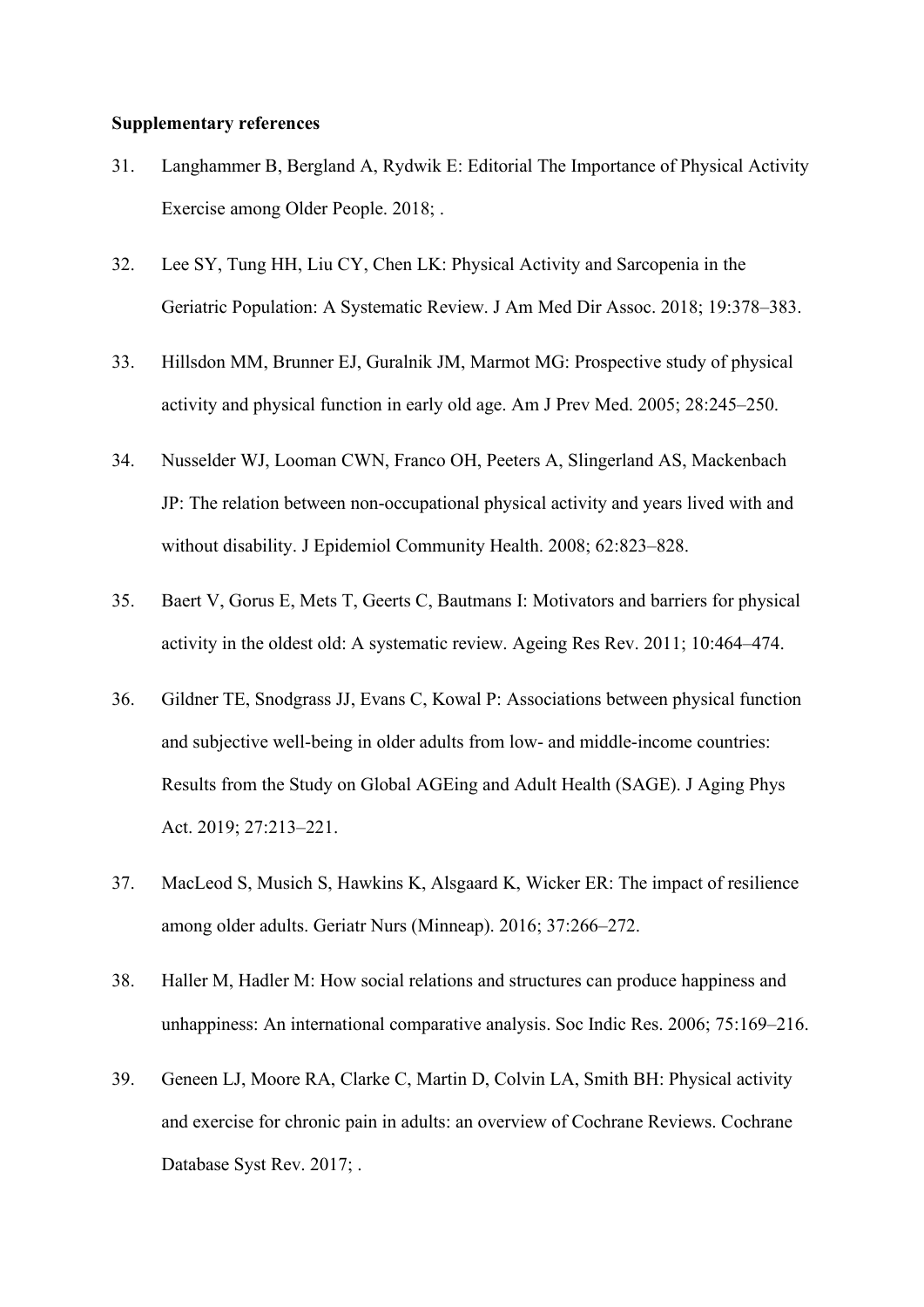- 40. Stubbs B, Binnekade TT, Soundy A, Schofield P, Huijnen IPJ, Eggermont LHP: Are older adults with chronic musculoskeletal pain less active than older adults without pain? A systematic review and meta-analysis. Pain Med (United States). 2013; 14:1316–1331.
- 41. Kredlow MA, Capozzoli MC, Hearon BA, Calkins AW, Otto MW: The effects of physical activity on sleep: a meta-analytic review. J Behav Med. 2015; 38:427–449.
- 42. Hamilton NA, Nelson CA, Stevens N, Kitzman H: Sleep and psychological wellbeing. Soc Indic Res. 2007; 82:147–163.
- 43. Steptoe A, O'Donnell K, Marmot M, Wardle J: Positive affect, psychological wellbeing, and good sleep. J Psychosom Res. 2008; 64:409–415.
- 44. Northey JM, Cherbuin N, Pumpa KL, Smee DJ, Rattray B: Exercise interventions for cognitive function in adults older than 50: A systematic review with meta-Analysis. Br J Sports Med. 2018; 52:154–160.
- 45. Pedersen BK: Physical activity and muscle–brain crosstalk. Nat Rev Endocrinol. 2019; 1.
- 46. Stillman CM, Cohen J, Lehman ME, Erickson KI: Mediators of Physical Activity on Neurocognitive Function: A Review at Multiple Levels of Analysis. Front Hum Neurosci. 2016; 10:626.
- 47. Zuniga KE, Mackenzie MJ, Kramer A, McAuley E: Subjective memory impairment and well-being in community-dwelling older adults. Psychogeriatrics. 2016; 16:20–26.
- 48. Commissaris CAM, Jolles J, Verhey FR, Ponds RWR, Damoiseaux VGM, Kok GJ: Forgetfulness or dementia? Who is worried and why? Eur J Public Health. 1996; 6:297–299.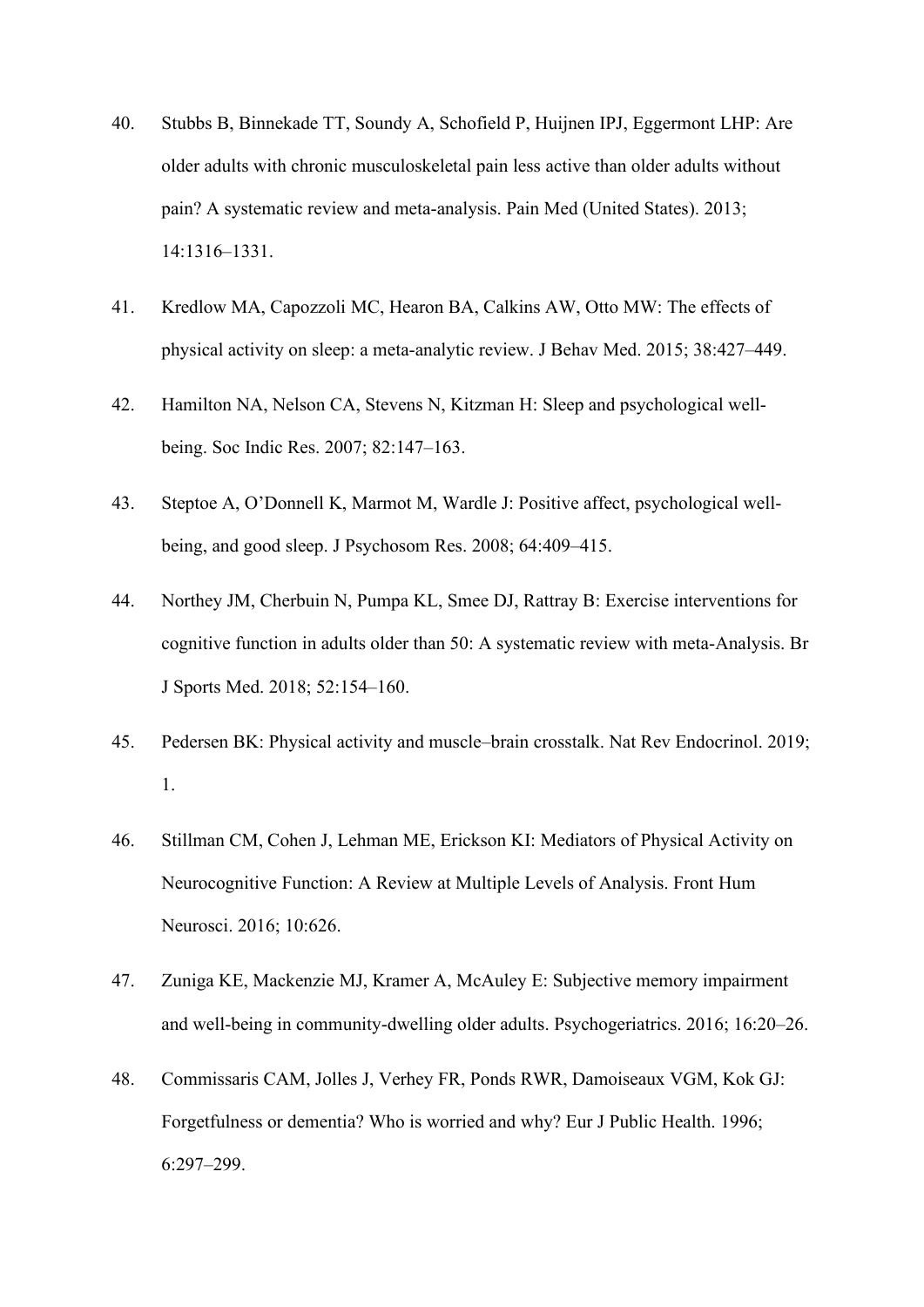- 49. Pels F, Kleinert J: Loneliness and physical activity: A systematic review. Int Rev Sport Exerc Psychol. 2016; 9:231–260.
- 50. McAuley E, Blissmer B, Marquez DX, Jerome GJ, Kramer AF, Katula J: Social relations, physical activity, and well-being in older adults. Prev Med (Baltim). 2000; 31:608–617.
- 51. Kandola A, Vancampfort D, Herring M, et al.: Moving to Beat Anxiety: Epidemiology and Therapeutic Issues with Physical Activity for Anxiety. Curr Psychiatry Rep. 2018; 20:.
- 52. Anderson E, Shivakumar G: Effects of Exercise and Physical Activity on Anxiety. Front Psychiatry. 2013; 4:27.
- 53. Liu B, Floud S, Pirie K, Green J, Peto R, Beral V: Does happiness itself directly affect mortality? the prospective UK Million Women Study. Lancet. 2016; 387:874–881.
- 54. Dishman RK, O'Connor PJ: Lessons in exercise neurobiology: The case of endorphins. Ment Health Phys Act. 2009; 2:4–9.
- 55. Diener E: Traits can be powerful, but are not enough: Lessons from subjective wellbeing. J Res Pers. 1996; 30:389–399.
- 56. Tse MMY, Tang SK, Wan VTC, Vong SKS: The effectiveness of physical exercise training in pain, mobility, and psychological well-being of older persons living in nursing homes. Pain Manag Nurs. 2014; 15:778–788.
- 57. Guthold R, Stevens GA, Riley LM, Bull FC: Worldwide trends in insufficient physical activity from 2001 to 2016: a pooled analysis of 358 population-based surveys with 1·9 million participants. Lancet Glob Heal. 2018; 6:e1077–e1086.
- 58. Wang F, Orpana HM, Morrison H, De Groh M, Dai S, Luo W: Long-term association